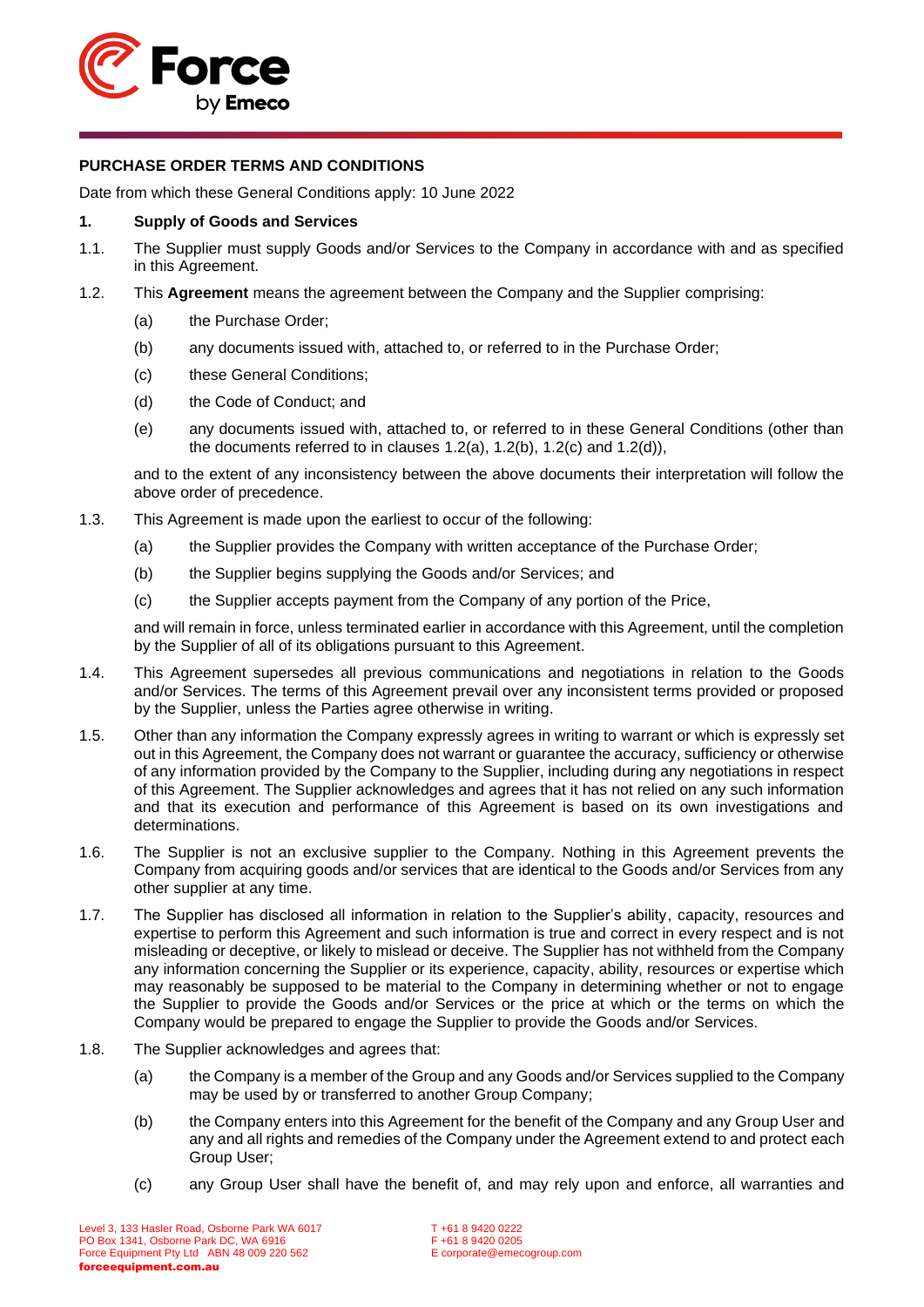representations under this Agreement in relation to the Goods and/or Services;

- (d) the Company may at any time assign, novate or sub-contract any or all of its rights and obligations under this Agreement including to another Group Company;
- (e) every exemption, limitation, defence, immunity, indemnity or other benefit contained in this Agreement to which the Company is entitled will also be held by the Company to the benefit of, and will extend to protect, each Group Company and each of the Group Company's Personnel; and
- (f) any right or remedy of a Group Company under this Agreement may be enforced by the Company on the Group Company's behalf.

### **2. Conditions as to quality and description of Goods**

- 2.1. The Goods must match the description and specifications (including any performance criteria) in this Agreement. If the Supplier gave the Company a sample of the would-be Goods before or at the time this Agreement was made, the Goods supplied must correspond with the sample in addition to matching the description in the Agreement, unless the Company has rejected the sample.
- 2.2. The Goods must comply with any relevant standards as would ordinarily be applied by a principal in the circumstances (including ISO standards and the standards of the Standards Association of Australia) and any other standards specified in the Purchase Order. To the extent of any inconsistency between the two, the latter prevail.
- 2.3. The Goods must be fit for the purposes for which goods of that or similar kind are commonly supplied or used and for any other purposes specified in or that could reasonably be inferred from the Purchase Order. To the extent of any inconsistency, the purpose specified in the Purchase Order will prevail.
- 2.4. The Goods must be new (unless specified otherwise in the Purchase Order) and comply with all applicable statutory and regulatory requirements.
- 2.5. The Goods must be of merchantable quality, safe to operate or use and be free form defects in design, material and workmanship.
- 2.6. The Goods must be clearly marked, including with any identification marks specified in this Agreement. These identification marks must also be shown on drawings and on dispatch and shop lists.
- 2.7. Any computer software or hardware supplied in connection with the Goods must operate properly and be fit for purpose and in accordance with any specifications that may be set out in this Agreement. Any upgrades or updates to computer software supplied in connection with the Goods must be made available to Company.
- 2.8. The Goods must have a life expectancy commensurate with what would be expected of similar goods provided for a similar purpose.
- 2.9. To the extent that any Goods are (or any part of the Goods is) sourced from and subject to any thirdparty warranties, the Supplier must, at its cost, do all things required to obtain such warranties and will assign the benefit of any unexpired warranties to the Company or, if so requested by the Company, to any Group User.
- 2.10. To the extent that any Goods are (or any part of the Goods is) manufactured by the Supplier, the Supplier warrants that:
	- (a) the Good/s are manufactured by appropriately qualified and trained Personnel in accordance with Good Industry Practice; and
	- (b) it will take reasonable steps to provide spare parts and repair facilities for a reasonable time after the Company obtains title in the Goods.

### **3. Conditions as to quality of Services**

- 3.1. The Services must match the description and be of sufficient quality to achieve any stated purpose (including any performance criteria) in this Agreement.
- 3.2. If the Supplier provided the Company with a demonstration of the would-be Services, before or at the time of entering into this Agreement, the Services must correspond in quality with the demonstration and its results, unless the Company has rejected the demonstration or its results.
- 3.3. The Services must be performed by appropriately qualified and trained Personnel in a timely and efficient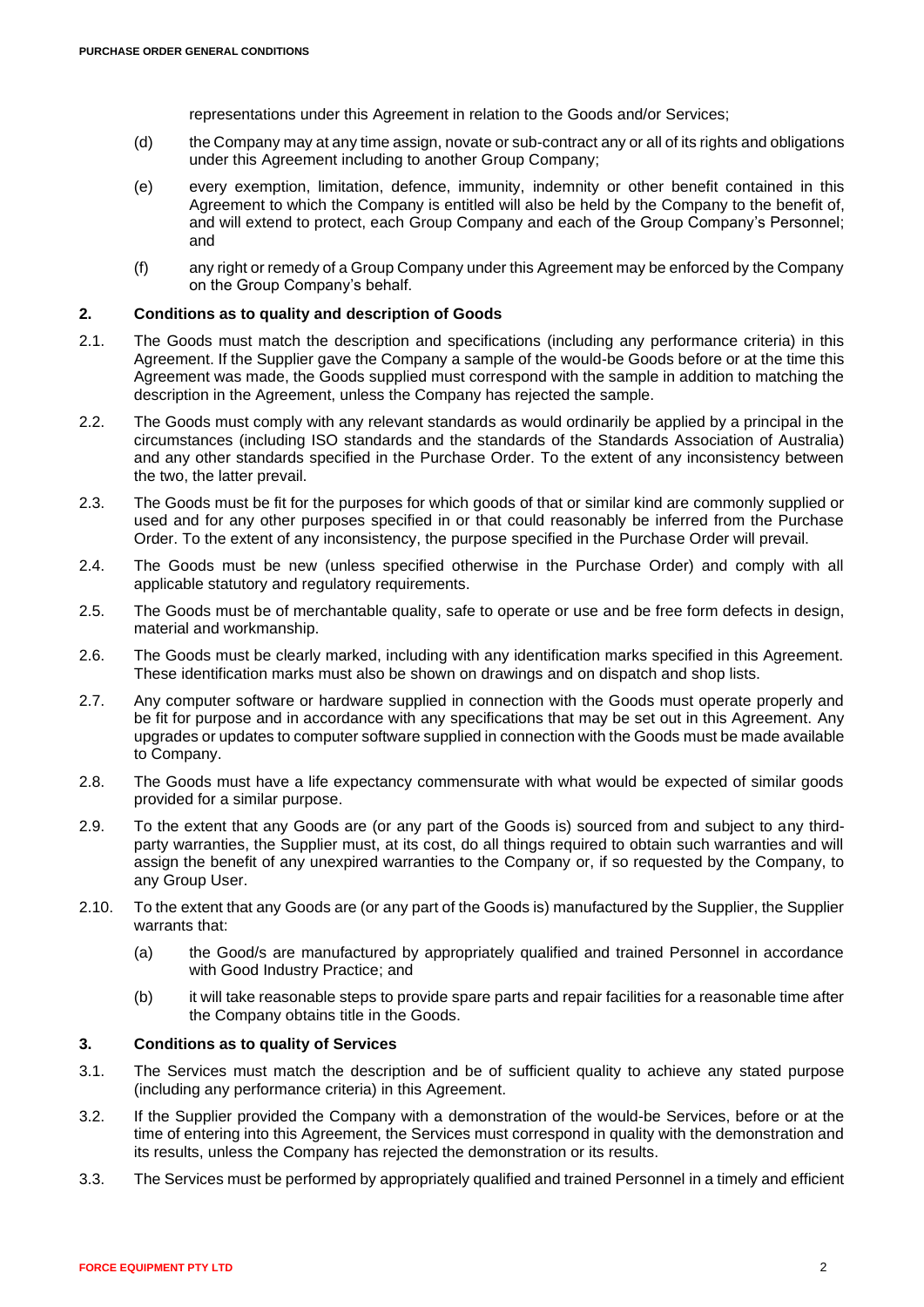manner under appropriate supervision and direction by the Supplier and in accordance with Good Industry Practice.

3.4. The Services and any goods resulting from the Services must be fit for the purposes for which services or goods of that or similar kind are commonly supplied or used and for any other purposes specified in or that could reasonably be inferred from the Purchase Order. To the extent of any inconsistency between the two, the purpose specified in the Purchase Order prevail.

### **4. Inspection and information**

- 4.1. At all times before the Delivery Date or the Completion Date (as the case may be), the Supplier must keep the Company fully informed on all aspects of the progress of delivery of the Goods and/or the performance of any Services.
- <span id="page-2-0"></span>4.2. A representative of the Supplier must, if requested by the Company, meet to discuss the provision of the Goods and/or Services, the progress of the Supplier's participation in any continuous improvement initiatives and to exchange information that will assist the parties to identify performance efficiencies resulting in the Goods and/or Services being provided to the Company at the lowest possible cost and earliest possible opportunity (save that nothing in this clause [4.2](#page-2-0) requires the Supplier to agree to provide the Goods and/or Services on terms other than the terms set out in this Agreement).
- 4.3. The Supplier must provide to the Company at its request:
	- (a) Technical Materials relating to the Goods and/or Services;
	- (b) progress reports setting out, in such detail as the Company requests, the different stages of design, manufacture and testing of the Goods and/or Services; and
	- (c) annual training for all Company or Site Personnel in respect of the unloading, storage and use of the Goods.
- <span id="page-2-1"></span>4.4. At all reasonable times, the Company has the right to access the Goods and:
	- (a) inspect, examine and witness tests on the Goods or, the performance of the Goods;
	- (b) inspect, examine and witness tests on any Services or their results; and
	- (c) carry out site inspections,

at the Supplier's premises and at the premises of any of the Supplier's sub-contractors where the supply of Goods and/or Services is undertaken, including any preparation for the supply.

- 4.5. The Supplier agrees to ensure that the Company and its representatives are provided with access to the premises referred to in clause [4.4](#page-2-1) and that all facilities required for the Company and its representatives to inspect, examine and witness the testing of the Goods and/or Services are made available to them.
- 4.6. The Supplier must advise the Company when any part of the Services has been completed and is ready for review, inspection, examination or witnessing of testing.
- 4.7. The Supplier must give the Company and its representatives not less than 5 business days' prior notice of the date the Goods will be ready for delivery, final inspection or for performance tests prior to delivery, so that the Company or its representatives can be present at such inspection or tests.
- 4.8. If, as a result of the Company's review, inspection, examination, or witnessing of testing, the Company is not satisfied that the Goods and/or Services will comply in all respects with this Agreement and the Company informs the Supplier in writing of its dissatisfaction, the Supplier agrees to take such steps as are necessary to ensure compliance with this Agreement.
- 4.9. Any review, inspection, examination or witnessing of testing that the Company undertakes in respect of the Goods and/or Services does not relieve the Supplier of its responsibilities under this Agreement.

# **5. Performance of Services**

- <span id="page-2-2"></span>5.1. The Supplier must, in performing the Services, and also ensure that its Personnel:
	- (a) provide the Services by the date/s and/or time/s the Services are required as specified in the Purchase Order at the address or Site/s specified in the Purchase Order. If no time or place is specified in the Purchase Order, the Parties will use reasonable endeavours to agree such detail and, failing agreement, the time and place specified by the Company giving the Supplier not less than 2 business days' prior written notice;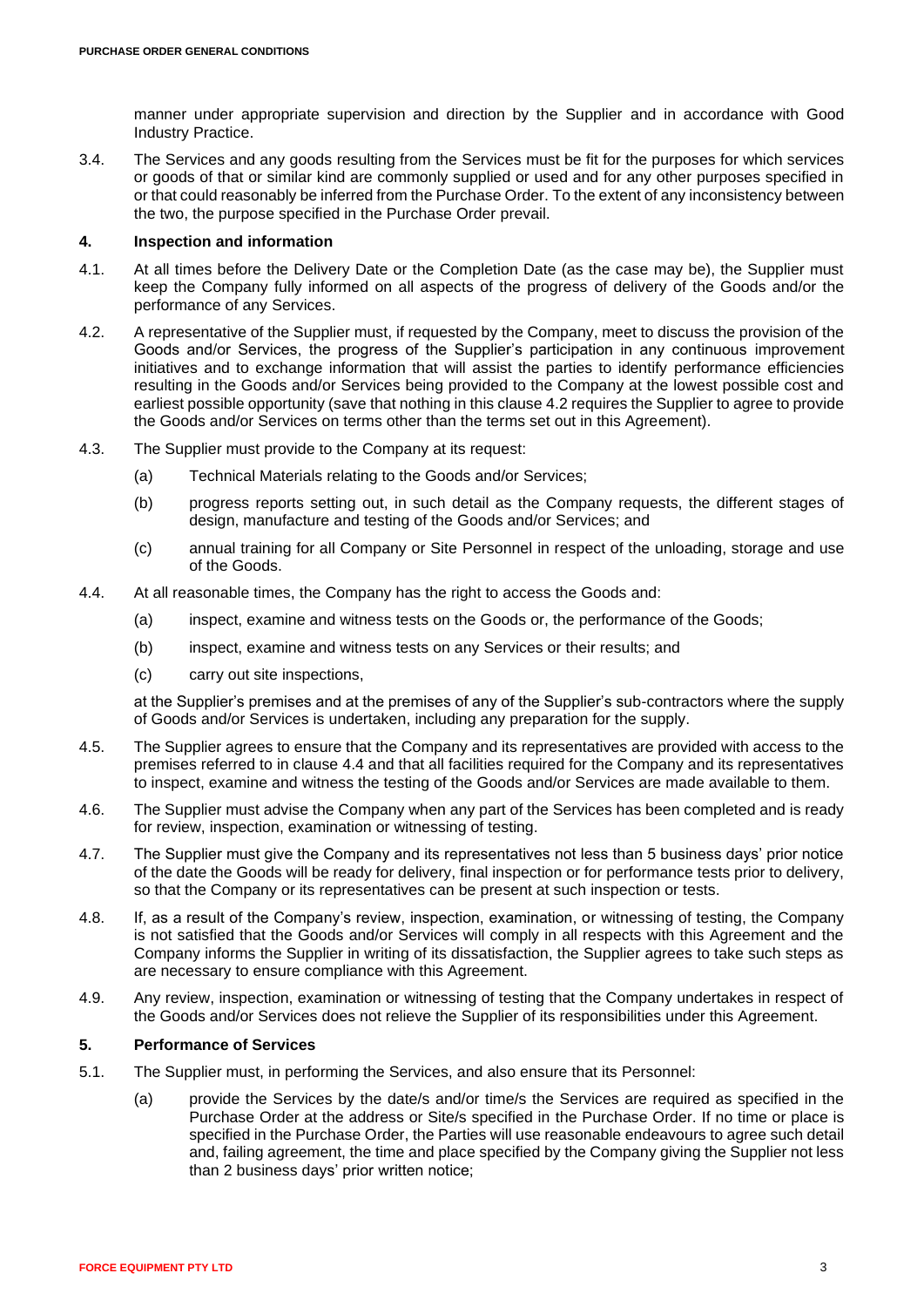- (b) provide such regular updates in respect of the Services as requested by the Company;
- (c) use its best efforts not to interfere with any of the Company's activities, or the activities of any other person, on the Site;
- (d) obtain and maintain any relevant government authorisations required in relation to the Services;
- (e) be aware of and comply with:
	- (i) all applicable laws, regulations, industrial awards and agreements, including all applicable safety, health and environment laws and regulations;
	- (ii) all safety, health and environment guidelines, rules and procedures notified to the Supplier by the Company or the Site operator or specified in this Agreement;
	- (iii) all of the Company's and Site operator's policies, procedures and requirements including those affecting the security, entry and exit control, traffic control and similar matters in and around the Site relating to the delivery of Goods and performance of Services and complete any requested Site induction;
	- (iv) any restrictions on access to the Site; and
	- (v) all directions and orders given by the Company's representatives, the site operator or any government officials;
- (f) ensure that the area of the Site used by the Supplier is left secure, clean, orderly and fit for immediate use. The Supplier must clean up any damage to the Site or pollution caused by or emitted from any facilities or equipment used by the Supplier on Site or in performance of its obligations under this Agreement;
- (g) immediately report to the Company any incident or accident which causes or has the potential to cause any damage to the environment or any pollution, to injure any person, or to damage any plant, equipment or facilities at the Site;
- (h) co-operate with other entities or Personnel providing goods or services to the Company or at the Site and bring to the Company's attention any dispute between the Supplier and any other entities or Personnel providing goods or services to the Company or at the Site which may impact the provision of the Goods and/or Services;
- (i) ensure that any equipment used on Site will be in safe working order, will comply with any applicable laws or regulations or any site requirements and will be operated by suitably qualified and competent Personnel in accordance with Good Industry Practice; and
- <span id="page-3-0"></span>(j) to the extent that any goods are provided to the Company incidentally to the provision of Services, that the supply of such goods is made to the Company as if it were a supply of Goods under this Agreement.
- 5.2. The Supplier will, within 3 Business Days of receiving a written request from the Customer to do so, provide a detailed list of the Personnel the Supplier intends to perform any part of the Services. If, in its absolute discretion, the Company is not satisfied with any member of the Personnel undertaking the Services, upon receiving the Company's written request to do so, the Supplier will cause a different member of the Supplier's Personnel to be appointed to carry out the Services.
- 5.3. The Supplier shall be responsible for, and must from time to time as required by law, pay any and all amounts due to or incurred in respect of its Personnel including but not limited to all wages, travel and accommodation costs and all compulsory superannuation, payroll tax, income tax and any other government levies and charges incurred in connection with providing the Services.

# **6. Plant and equipment**

- 6.1. The Supplier agrees to supply, at its own expense and risk, all labour, plant, equipment, tools, appliances or other property and items it requires to fulfil its obligations under this Agreement.
- 6.2. Any plant, equipment, tools, appliances or other property and items that the Company provides to the Supplier to enable it to complete this Agreement remain the Company's property and must only be used for the purposes of fulfilling the Supplier's obligations under this Agreement.
- 6.3. The Supplier must keep the Company's property in good working order and condition.
- 6.4. The Supplier is responsible and must compensate the Company for any loss or damage to any Site or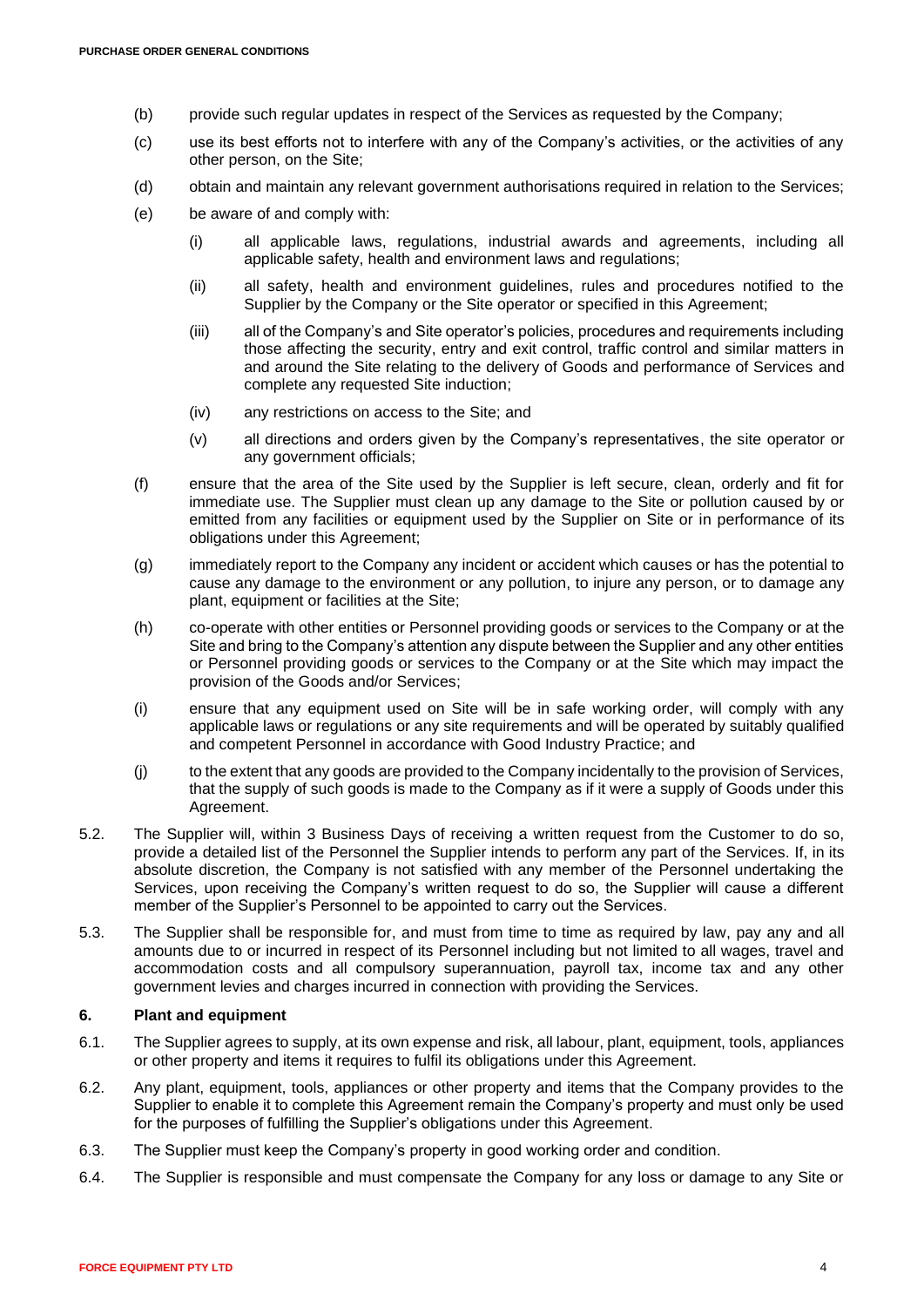Company property to the extent it was caused or contributed to by the Supplier or its Personnel.

# <span id="page-4-0"></span>**7. Price**

- 7.1. The Company agrees to pay the Supplier the Price specified in the Purchase Order.
- 7.2. Unless the Purchase Order provides otherwise, the Price is fixed and is inclusive of:
	- (a) all costs of manufacturing and/or procuring, and packaging, packing, insurance and delivery of the Goods in accordance with this Agreement;
	- (b) the cost of shipping, transporting, loading and unloading the Goods and the Supplier's plant, equipment, materials, tools, appliances and overheads required to perform this Agreement;
	- (c) the cost of performing and/or procuring the Services and any items used or supplied in conjunction with the Services;
	- (d) any scheduled maintenance that the Supplier is to undertake after supply of the Goods and Services to the Company;
	- (e) any costs associated with negotiating, executing and performing this Agreement; and
	- (f) all Taxes other than GST.
- 7.3. The Price may not be increased without the Company's prior written consent. The Company has sole and absolute discretion to refuse to give its consent.
- 7.4. If the Company is required by law, an order of the court or any governmental body to withhold or deduct any amount from the amount payable to the Supplier under this Agreement, the withheld or deducted amount will be treated as having been paid to the Supplier when it is withheld or deducted and dealt with in accordance with such requirement.

### **8. Invoicing and payment**

- <span id="page-4-1"></span>8.1. Unless the Purchase Order states that progress payments are to be made, the Supplier must invoice the Company for the Price (determined in accordance with clause [7\)](#page-4-0) upon delivery of the Goods and/or upon completion of the Services.
- <span id="page-4-2"></span>8.2. Where progress payments are to be made, the Supplier must invoice the Company at the end of each calendar month (or other period specified in this Agreement) for Services performed by the Supplier in that month or that period (as the case may be).
- 8.3. When submitting its invoice under clause 8.1 or 8.2 the Supplier must:
	- (a) state the Supplier's name, the Purchase Order number associated with this Agreement, the date on which the invoice was issued, and a brief description of the Goods and/or Services, the quantities supplied and the dates on which the Goods and/or Services were provided in the period covered by the invoice;
	- (b) provide the Company with all relevant records to enable the Company to calculate and/or verify the amount of the invoice together with such additional information as the Company may reasonably require; and
	- (c) email the invoice to the Company at accounts@emecogroup.com or such other email address as may be notified by the Company to the Supplier from time to time.
- 8.4. The Company will pay all valid invoices rendered to it by the Supplier under clause [8.1](#page-4-1) or [8.2](#page-4-2) within 30 days of the end of month in which the Company received that invoice, except where the Company:
	- (a) exercises its rights pursuant to this Agreement or at law to set off or withhold any part of the Price; or
	- (b) disputes the invoice, in which case:
		- (i) the Company will pay the undisputed part of the relevant invoice (if any), and the Parties will use reasonable endeavours to resolve the dispute regarding the balance; and
		- (ii) if the resolution of the dispute determines that the Company is to pay an amount to the Supplier, it will pay that amount following resolution of that dispute.
- <span id="page-4-3"></span>8.5. The Company may set off against any payment due to the Supplier under this Agreement, any amount for which the Supplier is liable to the Company, including costs, charges, damages and expenses. This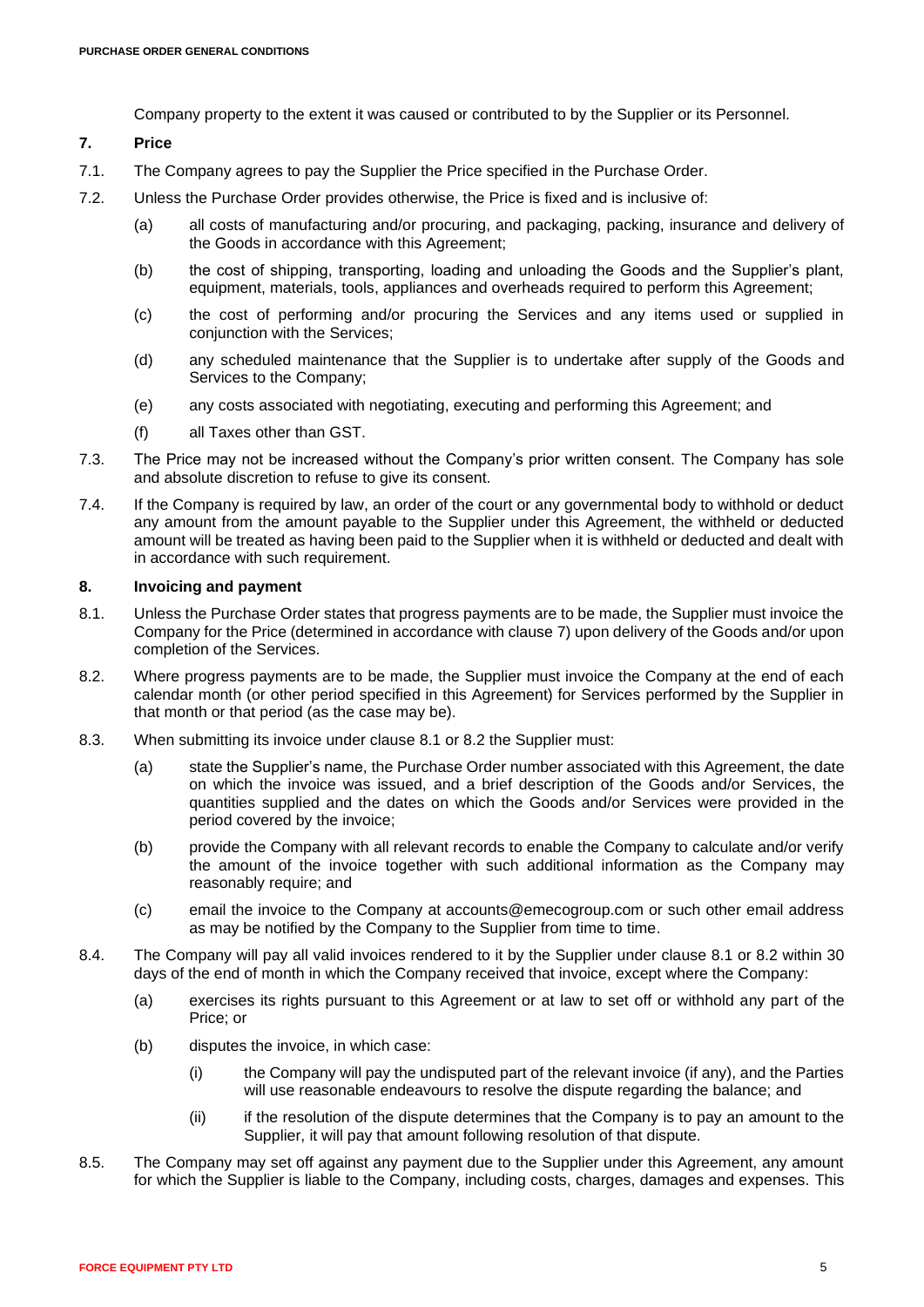does not limit the Company's right to recover those amounts in other ways.

- 8.6. The Supplier must:
	- (a) maintain a true, correct and complete set of records, books and accounts, relating to the costs and expenses for which the Supplier seeks compensation or reimbursement prepared in accordance with generally accepted accounting principles and accounting standards in Australia; and
	- (b) make these available at no cost to the Company for audit, inspection, and copying by the Company or its designated representative from the date this Agreement is made until the date being two (2) years after the later of unencumbered title in and risk in the whole of the Goods and/or Services to be provided pursuant to this Agreement have passed to the Company.

# **9. Title and risk**

- 9.1. Full unencumbered title to the Goods passes to the Company at the earlier of these times:
	- (a) risk in the Goods passes to the Company in accordance with clause [9.2;](#page-5-0) or
	- (b) the Company pays for the Goods in full.
- <span id="page-5-0"></span>9.2. Possession of and risk in the Goods pass to the Company at the later of these times:
	- (a) the Company takes delivery of the Goods; and
	- (b) the Company inspects and accepts the Goods.
- <span id="page-5-2"></span>9.3. The Supplier warrants that:
	- (a) it has complete ownership of the Goods free of any liens, charges and encumbrances and will provide the Goods, and clear title to the Goods, to the Company on that basis; and
	- (b) the Company will be entitled to clear, complete and quiet possession of the Goods.

#### <span id="page-5-1"></span>**10. Delivery and completion**

- 10.1. Except where this Agreement provides otherwise, the Supplier is responsible for ensuring that the Goods are properly packed and delivered by the date/s and/or time/s the Goods are required as specified in the Purchase Order and to the delivery address/es or Site/s as specified in the Purchase Order. If no time or place is specified in the Purchase Order, the Parties will use reasonable endeavours to agree such detail and, failing agreement, the delivery point will be the nearest branch office of the Company and the delivery time will be during normal business hours at that branch, subject to the Supplier giving the Company not less than 2 business days' prior written notice of delivery.
- 10.2. The Supplier must immediately notify the Company of the date and time of each dispatch of Goods, including the Purchase Order number and quantity and description of Goods dispatched and the expected date and time of arrival.
- 10.3. Unless otherwise stated in the Purchase Order, any packaging materials become the Company's property at the same time as the Goods.
- 10.4. The Supplier must comply with all applicable laws, regulations and generally accepted industry standards relating to the packing, packaging, marking, storage, handling, delivery and supply of the Goods. The Supplier must obtain and maintain any relevant government authorisations required in relation to the sourcing or supply of the Goods and comply with (and ensure the Goods comply with) any Site-specific specifications The Supplier must provide the Company with all necessary documentation evidencing compliance with this clause.
- 10.5. Unless otherwise specified in the Purchase Order, the Supplier must deliver the Goods at its cost and must either supply or engage all required delivery Personnel and equipment and provide all supervision necessary for the delivery of the Goods. In delivering the Goods, the Supplier must comply with clauses [5.1\(a\)](#page-2-2) to [5.1\(j\)](#page-3-0) as if such delivery were a Service provided under this Agreement.
- 10.6. The Supplier must supply a packing list, or delivery docket for each carton or box delivered to the Company. The packing list or delivery docket must be attached to the outside of the package of Goods in a waterproof envelope.
- 10.7. For consignments with a gross dead weight of more than 15 kilograms, the Supplier must clearly mark the Goods with a "Caution Heavy Load" sticker.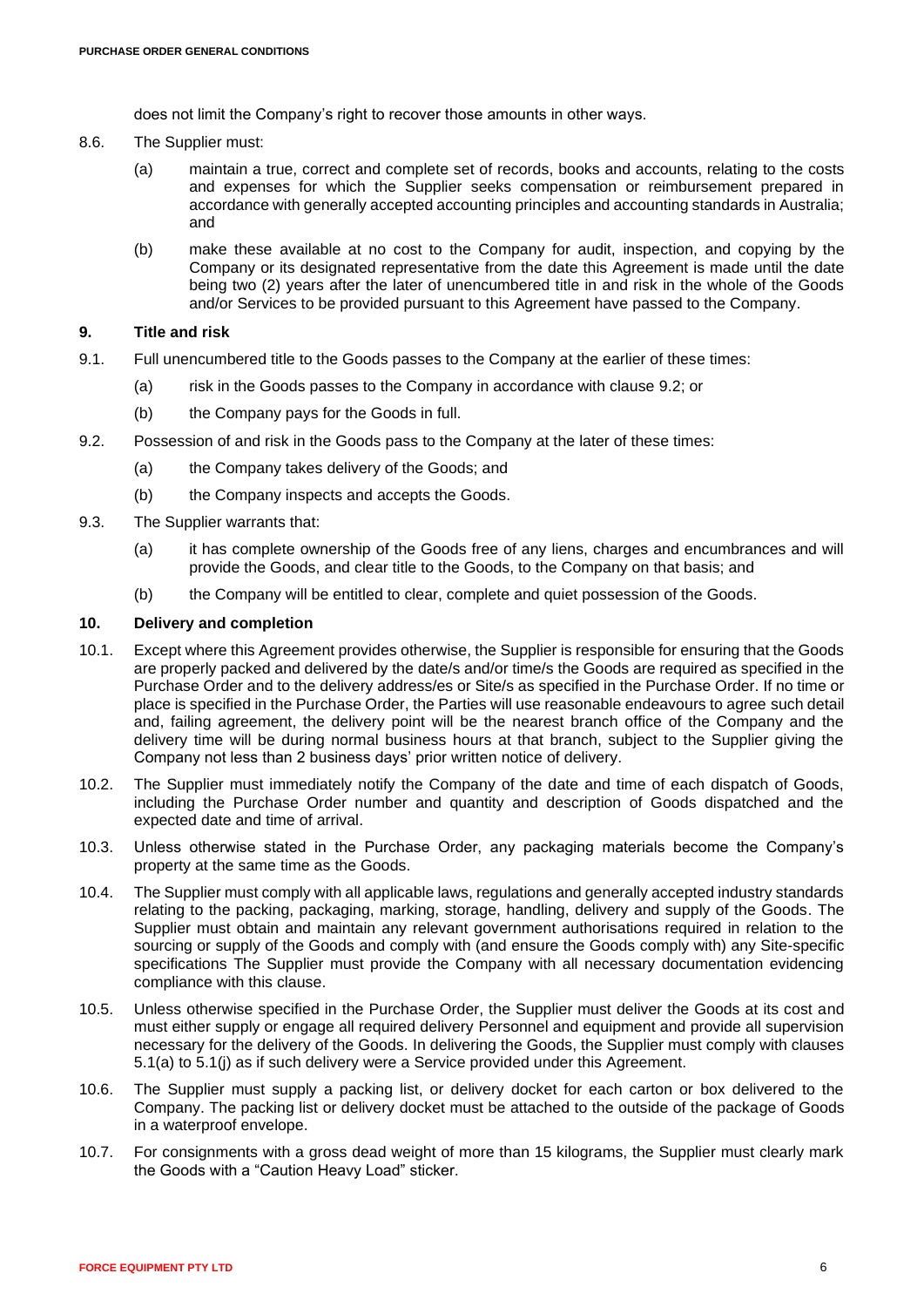- 10.8. The Supplier shall ensure that the Goods are adequately protected from damage and deterioration during shipment and short-term storage having due regard for the conditions and environment at the Site or other location to which the Goods are delivered and areas through which the Goods will traverse, including climate, roads, and requirement for multiple handling. In packaging, marking and transporting the Goods, the Supplier must abide by applicable international and national laws regarding the transportation of Goods and the protection of safety, health and the environment.
- 10.9. All hazardous goods must be clearly labelled. If the Goods include or constitute dangerous, hazardous or toxic items, the Supplier must include safety data sheets and clearly mark or label the Goods with appropriate information, provide necessary shipping certification and otherwise comply with all applicable laws and governmental authorisations and requirements of the Company. Costs arising from failure of the Supplier to follow proper packaging, marking and transporting procedures and instructions as specified in the Purchase Order shall be for the account of the Supplier.
- <span id="page-6-1"></span><span id="page-6-0"></span>10.10. The Supplier shall be entitled to a reasonable extension of time for the performance of its obligations under this Agreement where any of the following causes delay to the Supplier's performance and the Supplier provides evidence satisfactory to the Company of such delay and the actions taken by the Supplier to resolve or mitigate such delay:
	- (a) any delay of the Company or any Company Personnel which prevents the Supplier, acting reasonably, from commencing or continuing to provide the Services or deliver the Goods where:
		- (i) the Supplier has given written notice to the Company of such delay and what is required to be provided by the Company to allow the Supplier to commence or continue to provide the Goods and/or Services; and
		- (ii) the Company has not used reasonable endeavours to rectify its delay within a reasonable period; or
	- (b) suspension under clause [12](#page-7-0) where the suspension of this Agreement is not in response to any default or misconduct on the part of the Supplier or its Personnel;
- 10.11. The Supplier must use best endeavours to mitigate the effect of any of the occurrences set out in clause [10.10.](#page-6-0)
- 10.12. The Company shall pay to the Supplier the reasonable direct costs (which must be substantiated to the reasonable satisfaction of the Company) of the Supplier as a result of obstruction and/or delay caused by the matters referred to in clause [10.10\(a\).](#page-6-1)
- 10.13. If the Goods are not delivered by date/s and/or time/s the Goods specified in the Purchase Order and to the delivery address/es or Site/s specified in the Purchase Order (or as otherwise required pursuant to this clause [10\)](#page-5-1), the Company may refuse to take any subsequent attempted delivery of the Goods.
- 10.14. If the quantity of Goods delivered is greater than that specified in the Purchase Order, the excess quantity will be deemed supplied to the Company free of charge but otherwise on the terms of this Agreement. Notwithstanding the foregoing, the Company may in its discretion return any excess goods to the Supplier at the Supplier's sole risk and expense.
- 10.15. If the quantity of Goods delivered is less than that specified in the Purchase Order, the Company may elect to either retain all or part of the Goods delivered and pay such portion of the Purchase Price as reasonably reflects the portion of the Goods retained or to not accept the Goods delivered and not pay the Purchase Price at all.

# <span id="page-6-2"></span>**11. Acceptance and warranty of Goods and Services**

- 11.1. The Company will determine, acting reasonably, whether the Goods and/or Services supplied are in accordance with this Agreement.
- 11.2. The Company will not be deemed to have accepted any Goods or Services until it has had a reasonable opportunity to inspect the Goods after delivery and to inspect and test the results of any Services after performance. Payment for the Goods or Services, or the signing of delivery receipts before inspection, does not constitute acceptance of the Goods or the Services.
- 11.3. If the Company determines that any of the Goods and Services supplied are not in accordance with this Agreement, the Company may either:
	- (a) accept the Goods or Services; or
	- (b) reject the Goods or Services and require, at its sole election: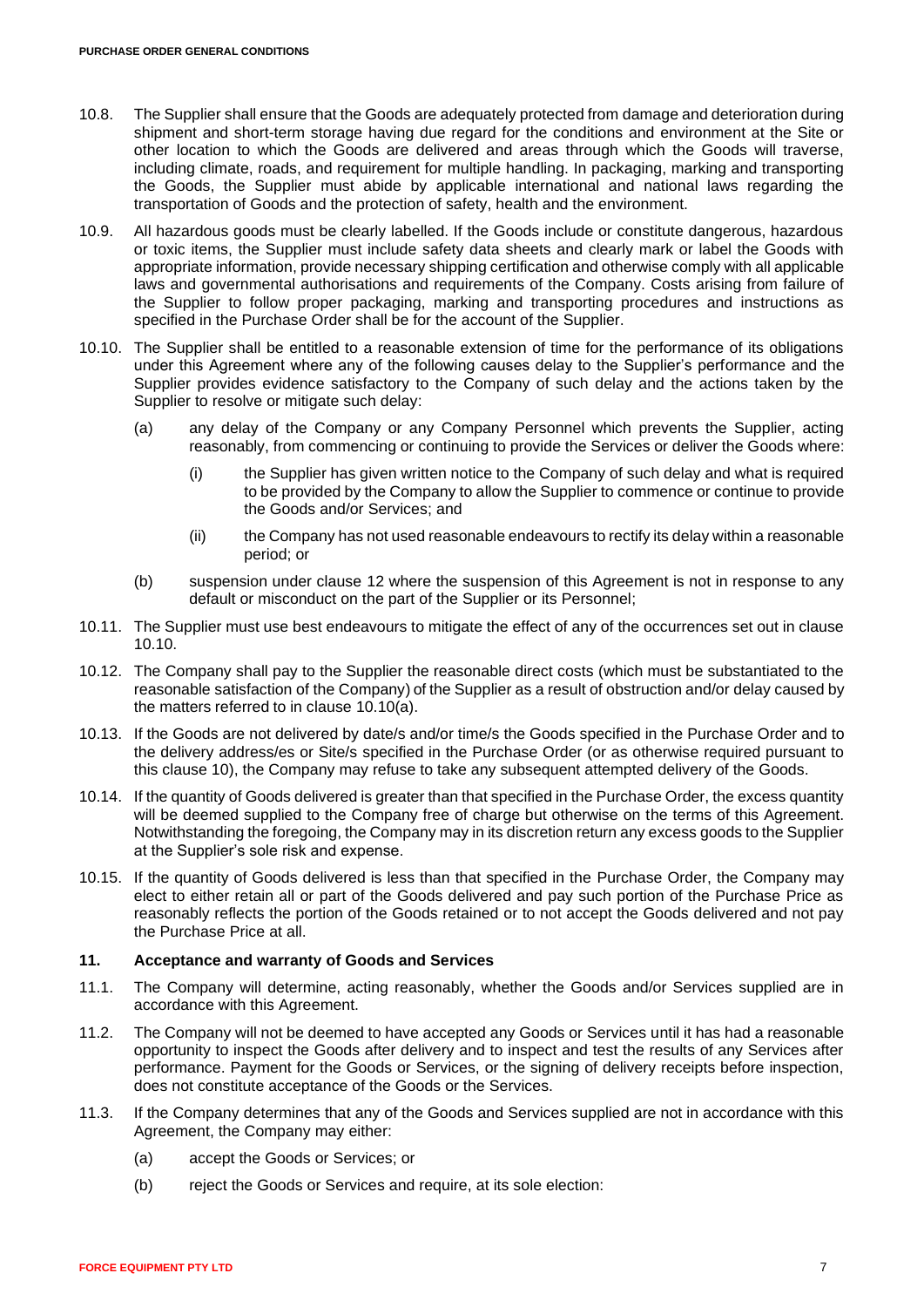- (i) repair or replace the Defective Goods and/or Defective Services as soon as reasonably practicable; or
- (ii) repay the Price (or cancel any invoice for the Price) of the Defective Good and/or Defective Service,

and the Company may in any event claim damages for any other costs, expenses or losses resulting from the Supplier's provision of Goods and/or Services that were not in conformity with this Agreement.

- 11.4. If, at any time during the Warranty Period, the Company determines that any Goods or Services are Defective, it may give notice to the Supplier of the Defect and direct the Supplier to remedy the Defect within a timeframe to be specified in the notice which is to be reasonable having regard to the circumstances.
- 11.5. The Supplier must make good, at its own cost and risk, any Defective Goods and any Defective Services.
- 11.6. If the Supplier fails to remedy a Defect:
	- (a) within the timeframe notified by the Company; and/or
	- (b) to a standard acceptable to the Company (acting reasonably),

the Company may (either by itself or by engaging one or more third parties) make good the Defect in whatever manner it considers appropriate (acting reasonably), including repair, replacement or reperformance (as applicable) of the Defective Goods or Services, and recover from the Supplier (as a debt due and owing) the Company's reasonably incurred costs in doing so.

- 11.7. The Company's inspection, testing or acceptance of some or all of the Goods or Services does not in any way change, affect or limit:
	- (a) the Supplier's obligations under this Agreement; or
	- (b) the Company's rights against any person in respect of any damage or loss the Company may suffer because of the Supplier's breach of warranty or failure to fulfil any of its obligations under this Agreement.
- 11.8. If the Company decides to accept any Goods or Services from the Supplier which do not comply with the terms of this Agreement, this decision does not bind the Company to accept other and/or future noncompliant Goods or Services. Any payments by the Company are not to be construed as acceptance by the Company of Defective Goods or Services.
- 11.9. The terms of this Agreement will apply to any repaired, replaced or re-performed Goods or Services and any goods or services supplied by the Supplier as part of the repair, replacement or re-performance of Defective Goods or Services, will be subject to the same warranty (commencing from the date they are repaired, replaced or resupplied) as if they were original Goods or Services undertaken to be supplied on the terms of this Agreement.
- 11.10. The Company's rights and remedies under this clause [11](#page-6-2) are in addition to any rights or remedies available to the Company under any relevant law (including but not limited to the *Sale of Goods Act 1895* (WA) and the ACL). Nothing in this Agreement is intended to have the effect of excluding, restricting or modifying the application of all or any of the provisions of the ACL or the exercise of a right conferred by such a provision or any liability of the Supplier in relation to a failure to comply with a guarantee that applies under the ACL to a supply of goods or services.
- <span id="page-7-1"></span>11.11. If the Supplier is the subject of a request, court order or other directive of a governmental body to recall or withdraw any Goods from the market it must immediately notify the Company and provide a copy of the request, court order or directive to the Company. The Supplier indemnifies each Group Company against any loss or damage suffered or incurred by that Group Company as a result of or in connection with the Supplier not complying with its obligations under this clause [11.11.](#page-7-1)

# <span id="page-7-0"></span>**12. Termination and suspension of this Agreement**

- <span id="page-7-2"></span>12.1. Either Party may terminate this Agreement with immediate effect (without liability in respect of such termination) by giving written notice to the other Party if:
	- (a) the other Party is in default under this Agreement and the first-mentioned Party has given notice of default and the other Party has not remedied the default within 10 business days thereafter or within such longer period as may be stated in the notice; or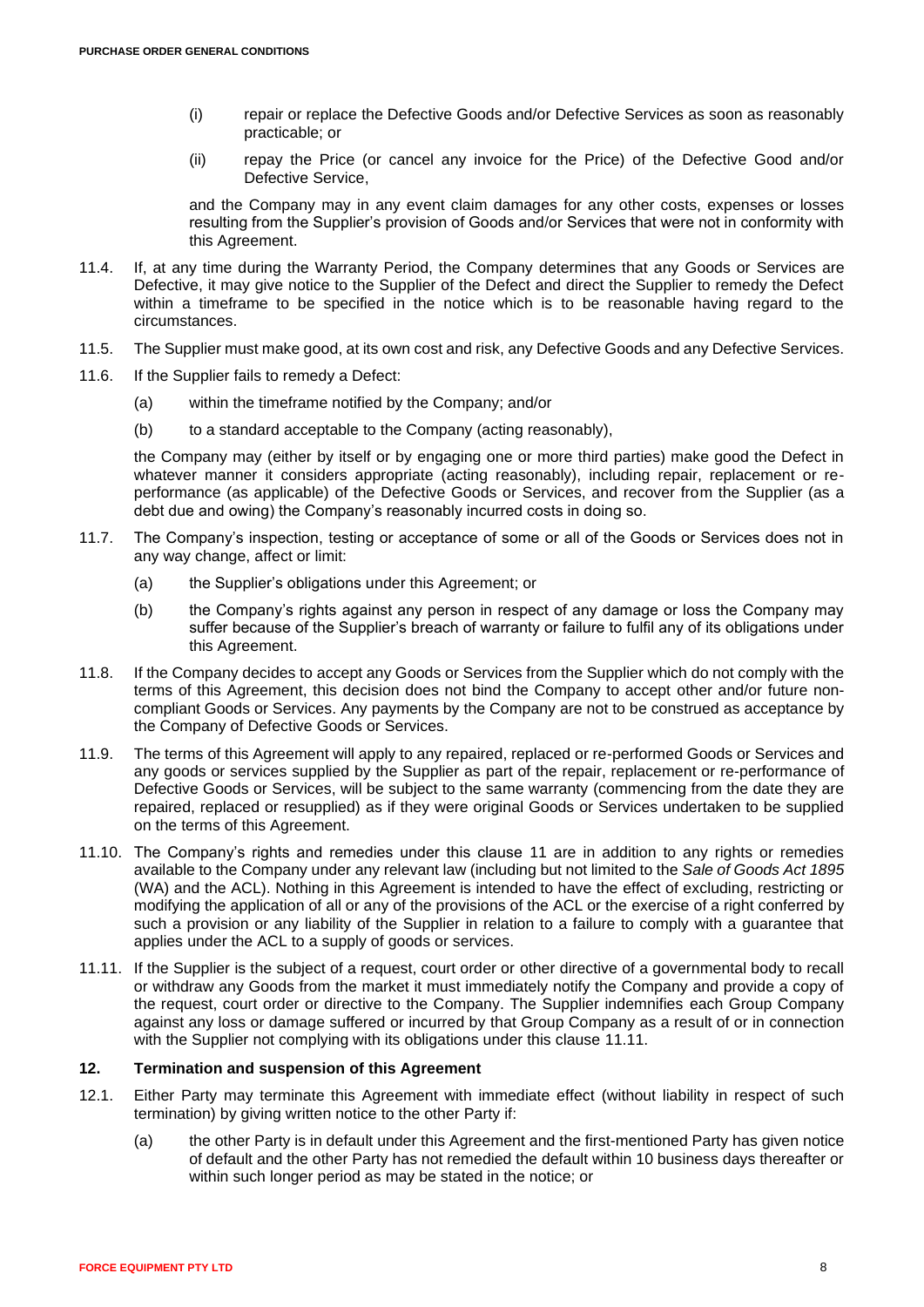- (b) the other Party becomes insolvent or enters receivership or administration.
- <span id="page-8-0"></span>12.2. Notwithstanding any other provision of this Agreement, the Company may terminate this Agreement:
	- (a) in whole or in part at any time by giving not less than 15 business days' written notice to the Supplier;
	- (b) immediately if the Supplier breaches any provision in clauses [17](#page-13-0) to [23](#page-15-0) or any provision of the Code of Conduct or Emeco Policies.
- 12.3. When the Supplier receives a notice of termination from the Company under clause [12.1](#page-7-2) or [12.2,](#page-8-0) the Supplier must:
	- (a) stop work to the extent required by the notice;
	- (b) take such action as necessary or as the Company directs, for the transfer, protection and preservation of the Company's property;
	- (c) return to the Company any items issued or provided by the Company to the Supplier during the Agreement;
	- (d) return or delete the Company's Confidential Information in accordance with clause [23.4;](#page-15-1)
	- (e) demobilise from Site in accordance with the notice;
	- (f) do its best to minimise the cost of termination to the Parties; and
	- (g) if it wishes to claim any payment from the Company in addition to amounts already invoiced, subject to any restriction under clause [19,](#page-13-1) give the Company a written claim within 30 days after the effective date of termination including such reasonable documentary evidence as required by the Company. The Supplier will be barred from making such claim after expiry of the 30-day period.
- <span id="page-8-1"></span>12.4. The Supplier's claim under clause [12.3\(g\)](#page-8-1) must not include any amount previously invoiced to the Company and may only include a portion of the Price representing reasonable consideration for any Goods and/or Services already delivered to the Company in accordance with the Agreement prior to the effective date of termination.
- <span id="page-8-2"></span>12.5. If the Supplier makes a claim in accordance with clauses [12.3\(g\)](#page-8-1) and [1.1,](#page-0-4) the Company must act reasonably in assessing the claim and may exercise any rights it may have to withhold or set off payment having regard to any counterclaims the Company may have. Subject to the Company paying any claim amount determined by the Company to be payable to the Supplier pursuant to this clause [12.5,](#page-8-2) the Supplier shall waive any claims for damages, loss, expenses and costs which the Supplier may otherwise have had on account of the termination of the Contract by the Company.
- 12.6. Completion or termination of this Agreement does not affect:
	- (a) any rights of the Parties which may have accrued before the date of termination; and
	- (b) the rights and obligations of the Parties under this Agreement (including those in clauses [13,](#page-9-0) [14,](#page-10-0) [15,](#page-11-0) [23](#page-15-0) and [26.12\)](#page-17-0) which survive completion or termination of this Agreement.
- 12.7. The Company has the right, at any time and for any reason, to suspend the Supplier's performance of this Agreement or any part of it by giving the Supplier written notice.
- 12.8. If a notice of suspension is given by the Company, the Supplier must suspend its performance of this Agreement as required pursuant to the notice of suspension until such time as the Company gives the Supplier written notice ending the suspension. At such time, the Supplier must promptly recommence the performance of its obligations under this Agreement.
- 12.9. Where the suspension of this Agreement is not in response to any default or misconduct on the part of the Supplier or its Personnel and the Supplier has complied with its obligation to mitigate as set out in clause [12.12:](#page-9-1)
	- (a) the Company will reimburse the Supplier for the reasonable additional direct costs (which must be substantiated to the reasonable satisfaction of the Company) that the Supplier incurs as a direct consequence of the suspension; and
	- (b) subject to the Company and the Supplier agreeing standby charges for actual costs incurred by the Supplier to keep its organisation, Personnel and equipment committed to the Services on a standby basis, if requested by the Company the Supplier shall maintain all persons, equipment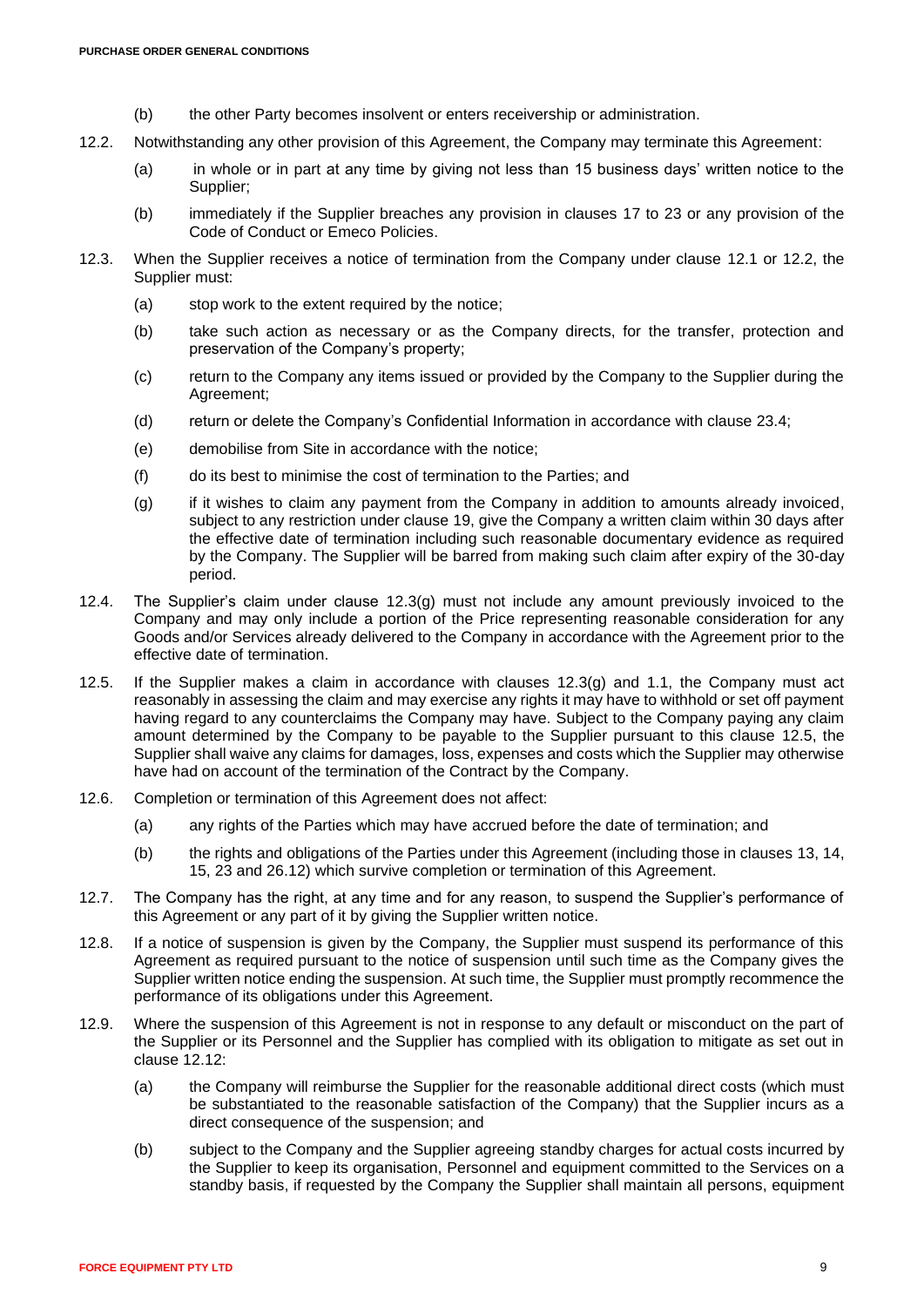and other items required for the provision of any Services on standby during any period of suspension.

- 12.10. Without prejudice to the Company's rights pursuant to any other provision of this Agreement, if the Supplier fails to perform any of its material obligations under the Agreement and the Company has a reasonable expectation that such failure to perform will result in the Company being able to set off an amount against any payment due to the Supplier in accordance with clause [8.5,](#page-4-3) the Company may withhold payment of all or part of any amount payable to the Supplier for such period as reasonably required by the Company to calculate the amount of such set-off.
- 12.11. If the Supplier is required pursuant to this Agreement to demobilise from Site and does not promptly do so by the date required by the Company, the Company may cause the Company's equipment and other items to be removed from Site at the Supplier's cost and risk.
- <span id="page-9-1"></span>12.12. The Supplier must make all reasonable efforts to mitigate all costs and expenses incurred as a result of any termination or suspension of this Agreement. In no circumstances will the amount for which the Company will be liable as a result of any termination or suspension of this Agreement exceed the Price which would have been payable if the suspension or termination had not occurred.
- 12.13. Notwithstanding any other provision of this Agreement, the Company will not be liable to the Supplier for any anticipated profit, unperformed work or consequential loss or damage in connection with any termination or suspension of the Agreement by the Company.

### <span id="page-9-0"></span>**13. Insurance**

- 13.1. The Supplier must obtain and maintain for the duration of this Agreement:
	- (a) insurance for the Goods up to the time that title, possession and risk in them pass to the Company, for an amount not less than their replacement value. The insurer agrees to note the Company as loss payee and provide a waiver of subrogation in favour of the Company;
	- (b) a comprehensive public and products liability policy to cover all sums which the Supplier may become legally liable to pay as compensation consequent upon:
		- (i) death of, or bodily injury to (including disease or illness of), any person; and
		- (ii) loss of, or damage to, property,

happening anywhere in Australia arising out of or in connection with this Agreement.

The limit of liability provided by this policy for each and every event must be:

- (iii) in respect of public liability, not less than \$20 million for each and every claim; and
- (iv) in respect of products liability, not less than \$20 million in the aggregate for every 12 month period.

The policy must be endorsed to contain the below provisions:

- (v) noting Company as an additional insured,
- (vi) include a cross liability clause noting that each insured party shall be considered a separate entity and that the insurance shall apply as if a separate policy has been issued to each insured party (subject always to the overall sum insured not being increased thereby);
- (vii) waive all express or implied rights of subrogation against the Company;
- (viii) include a clause that provides that non-disclosure, misrepresentation or a breach of condition or term of the insurance by any insured party will not adversely affect the cover provided under the policy to another insured party;
- (ix) provide that the policy is extended to cover worker to worker injury liability risks; and
- (x) cover goods in the possession or custody of Supplier for an amount not less than the replacement value of those goods;
- (xi) cover registered vehicles used as a tool of trade in the performance of the Agreement; and
- (xii) cover the use of unregistered motor vehicles or unregistered mobile plant and equipment used in connection with this Agreement;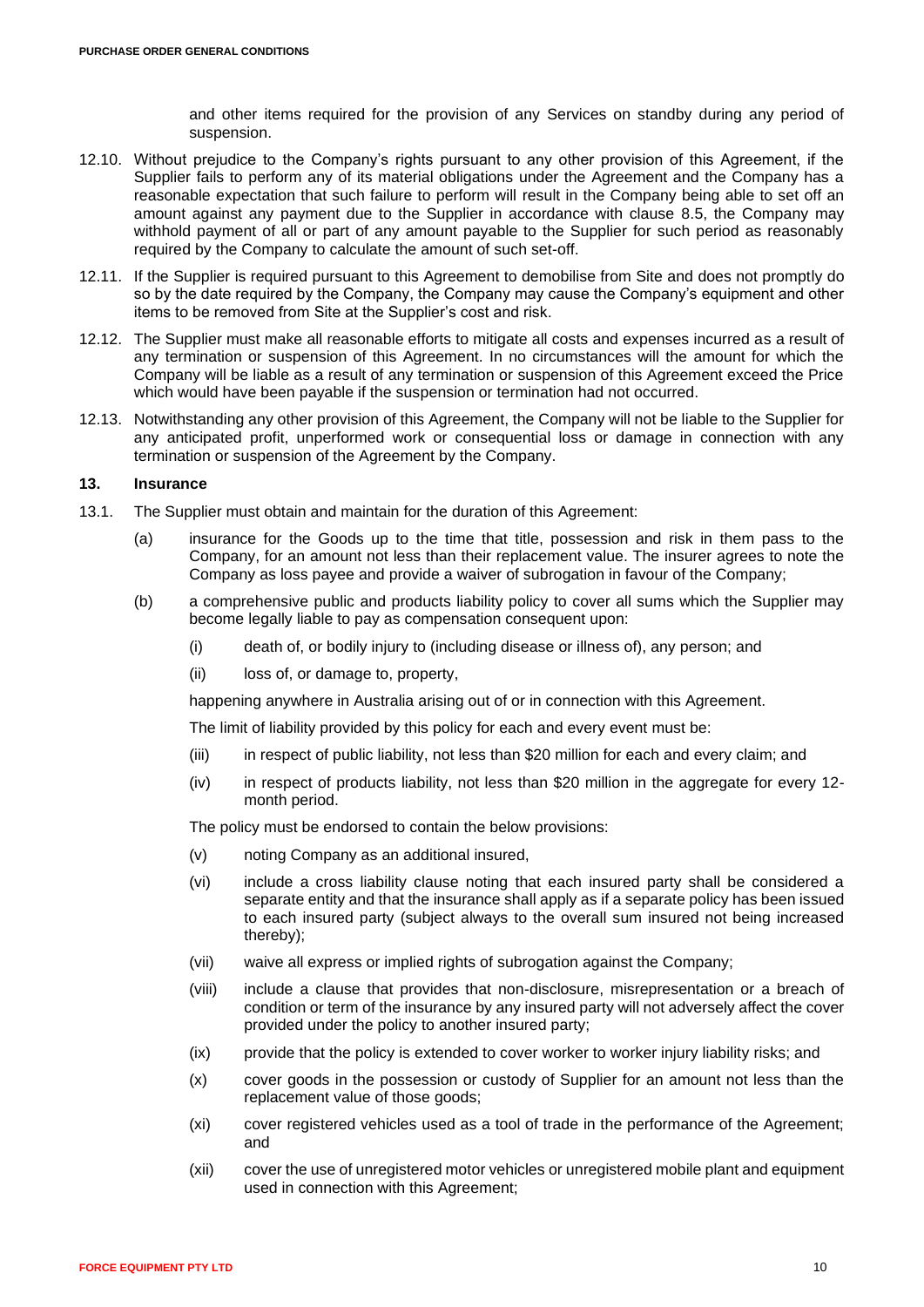- (c) insurance in respect of all claims and liabilities arising, whether at common law or under statute relating to workers' compensation or employer's liability, from any accident or injury to any person employed by the Supplier in connection with this Agreement and the Supplier must ensure that all sub-contractors are similarly insured in respect of their employees. This insurance must follow the laws of each jurisdiction in which the Supplier and its Personnel are to carry out work under or in connection with this Agreement. Where permitted by law to include a principal's indemnity extension for act benefits and common law, indemnifying the Company against any liability which it may incur in respect of the Suppliers' employees, arising by virtue of the applicable worker's compensation legislation or under the common law and provide a waiver of subrogation in favour of the Company;
- (d) a policy of insurance against any and all liability, loss of and damage to any plant, equipment, tools, appliances or other property owned, rented or hired by the Supplier and used in relation to this Agreement where the insurer agrees to provide a waiver of subrogation in favour of the Company;
- (e) professional indemnity insurance with a limit of liability of not less than \$5 million for each and every occurrence or such other amount as may be specified in the Purchase Order in respect of the performance of any professional services in connection with this Agreement;
- (f) comprehensive motor vehicle third party liability insurance for any vehicle owned or used by the Supplier. The limit of liability under the third-party property section of the policy must be not less than \$30 million for each and every occurrence and the policy must be endorsed to include a principal's Indemnity extension indemnifying the Company against any liability which it may incur in respect of the uses of any motor vehicle in connection with this Agreement and provide a waiver of subrogation in favour of the Company;
- (g) all risks marine insurance, noting the Company as loss payee and covering the Goods against the risks of loss, damage or destruction by all insurable risks to the reasonable satisfaction of Company for not less than the cost of the Goods plus 10%; and
- (h) other insurances required by law or reasonably required by the Company.
- 13.2. Any sub-contract of the Supplier must require the sub-contractor to effect and maintain insurances equivalent to those required to be taken out by the Supplier under this Agreement. The Supplier must not permit any sub-contractor to enter upon any Site or provide any Goods or Services unless the subcontractor has the requisite insurances.
- 13.3. The Supplier must notify the Company immediately of any cancellation of any insurance policy required by this Agreement and of any change to such a policy which adversely affects the Company's interests.
- 13.4. If any event occurs which may give rise to a claim involving the Company under any insurance policy required by this Agreement, the Supplier must:
	- (a) notify the Company immediately after becoming aware of that event; and
	- (b) ensure that the Company is kept fully informed of any subsequent actions and developments concerning the relevant claim.
- 13.5. At the Company's request, the Supplier must produce certificates of insurance evidencing that it is maintaining the insurances required by this Agreement.
- 13.6. Without limiting the Company's rights under this Agreement or at law, any failure by the Supplier to comply with a provision of this clause [13](#page-9-0) entitles the Company to terminate this Agreement for default of the Supplier and to withhold or set off against any sum payable to the Supplier all costs and expenses the Company incurs in obtaining and maintaining an insurance policy which the Supplier has not obtained or maintained as required under this clause [13.](#page-9-0)

### <span id="page-10-0"></span>**14. Liability and indemnities**

- 14.1. The Supplier acknowledges that if it enters any Site, it does so at its own risk. The Supplier must ensure that its Personnel are also aware that they enter any Site at their own risk.
- 14.2. The Supplier will be liable for, and will indemnify each Group Company and keep each Group Company indemnified from and against any liability, loss, charges, costs, expenses or damage of any kind whatsoever (including, without limitation, legal fees and expenses) arising directly or indirectly from:
	- (a) the performance, non-performance or purported performance or any breach or delay in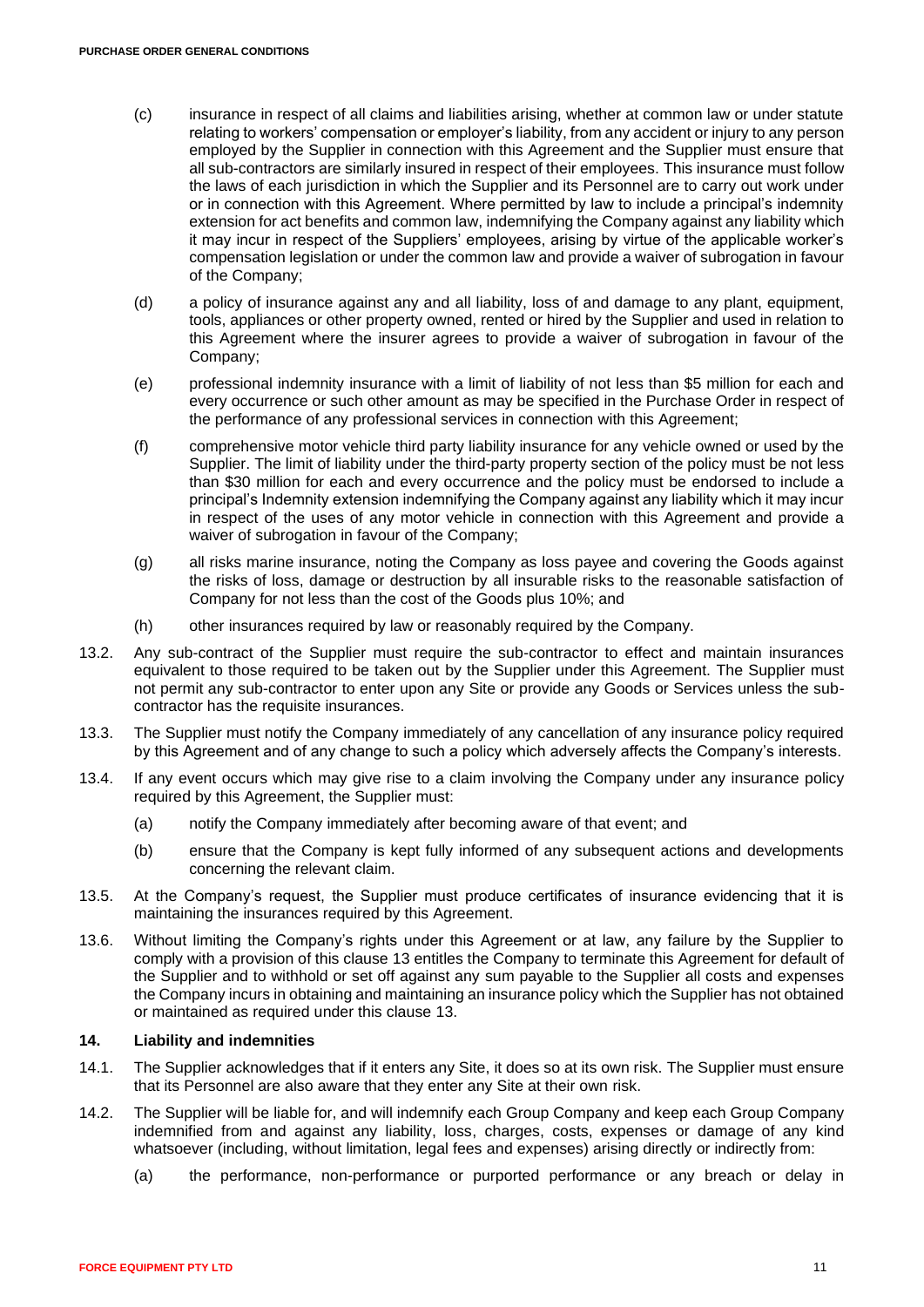performance any of the terms and conditions of this Agreement (including any warranty);

- (b) any negligence or wilful misconduct of the Supplier or its Personnel in connection with this Agreement;
- (c) any claim made against the Group Company by a third party to the extent that the claim results from or is a consequence of the performance, non-performance, purported performance, breach, negligent performance or failure or delay in performing this Agreement by the Supplier or its Personnel (including any warranty);
- (d) any personal injury, illness or death of any person or damage to any property or any other loss or damage of any kind whatsoever caused or contributed to by:
	- (i) the performance or purported performance of the Supplier's obligations under this Agreement; or
	- (ii) the entry onto, and the activities undertaken on and in, any Site by the Supplier or its Personnel; and
- (e) any claim made against the Group Company by any of the Supplier's Personnel including in respect of any relevant legislation concerning income tax, workers' compensation, annual leave, long service leave, superannuation or any applicable award, determination or agreement of a competent industrial tribunal,

except to the extent that such liability, loss or damage is directly caused by the negligence or wilful misconduct of the Group Company or its Personnel.

- 14.3. Each indemnity in this Agreement is a continuing obligation separate and independent from the Supplier's other obligations and survives completion or termination of this Agreement.
- 14.4. It is not necessary for a Group Company to make payment before enforcing a right of indemnity conferred by this Agreement.
- 14.5. Notwithstanding any other provision of this Agreement and to the extent permitted by law, each Group Company will not in any circumstances be liable to the Supplier or any person claiming through the Supplier for any:
	- (a) indirect, consequential, incidental, special or exemplary damages, expenses, losses or liabilities; or
	- (b) loss of profits, business interruption, loss of revenue, economic loss, loss of goodwill, loss of opportunity, expectation loss or loss of production,

which may be suffered or incurred by any person, including in respect of the Goods and Services or otherwise in connection with this Agreement.

# <span id="page-11-0"></span>**15. Intellectual property**

- 15.1. Unless otherwise provided elsewhere in this Agreement, this Agreement does not transfer ownership of any Background IP to the Company.
- 15.2. The Supplier gives the Company a non-exclusive, transferable, royalty free licence to use all Background IP to the extent necessary to enable the Company to exercise rights in the Project IP or to utilise the Goods and/or Services for the purpose that goods and/or services of that or similar kind are commonly supplied or used and for any other purposes specified in or that could reasonably be inferred from the Purchase Order (including but not limited to any repairs or maintenance of the Goods).
- <span id="page-11-1"></span>15.3. All Project IP shall be vested in the Company and shall be the Company's property as and when created and the Supplier hereby assigns all rights, title and interest in and to the Project IP to the Company.
- 15.4. The Company gives the Supplier a non-exclusive, non-transferable, revocable licence to reproduce and use the Project IP as necessary for the purpose of the Supplier performing its obligations under this Agreement. The Company has the right to revoke this licence at any time by giving written notice to the Supplier.
- 15.5. The Supplier must not disclose, reproduce or otherwise deal with the Project IP, or procure or allow any other person to do so, for any purpose other than to perform the Supplier's obligations under this Agreement.
- 15.6. The Supplier warrants that: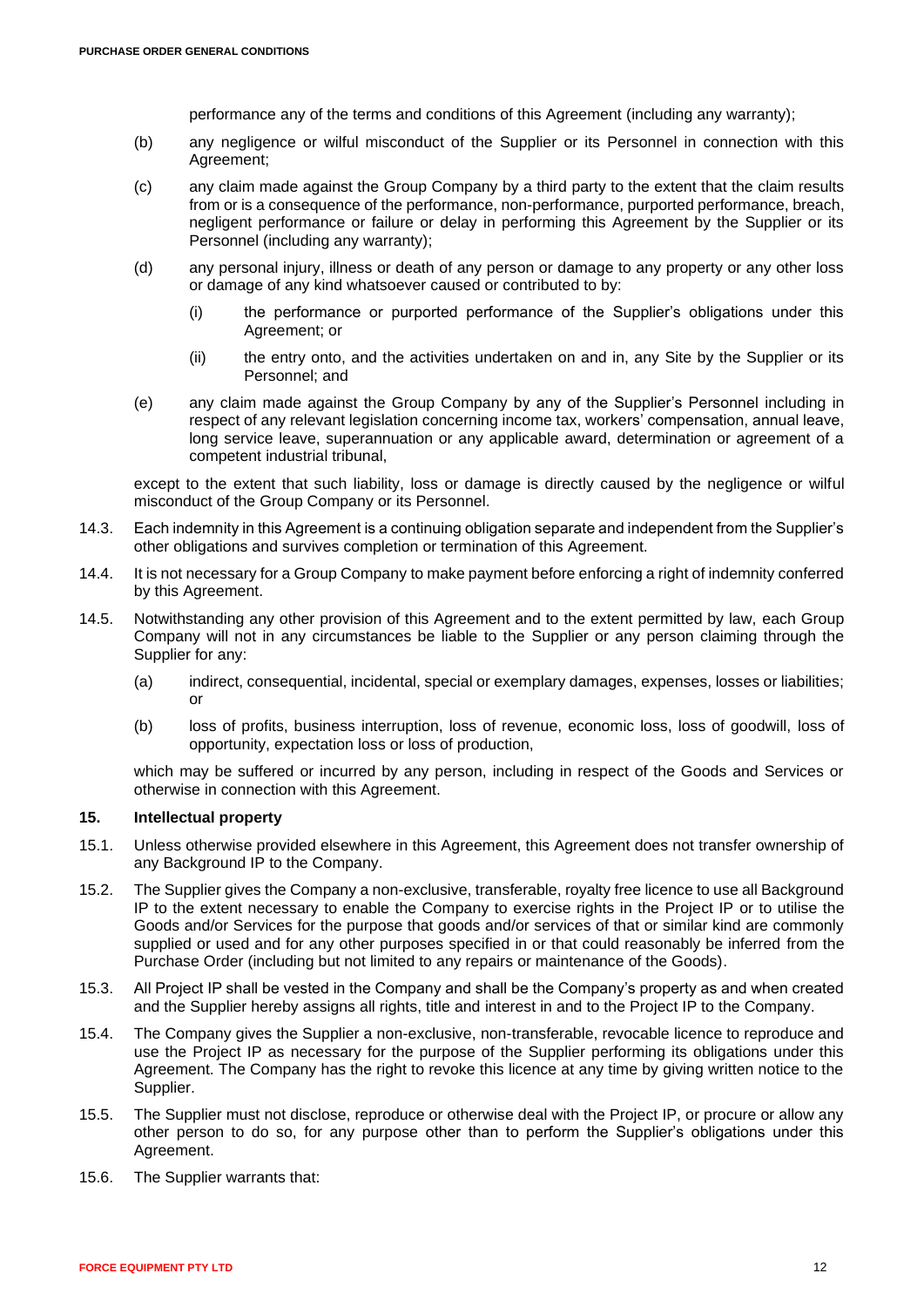- (a) it owns or has rights in the Intellectual Property Rights in the Background IP and that use of the Background IP does not and will not infringe any rights of third parties;
- (b) the supply of Goods and/or Services does not and will not infringe the rights of any third party;
- (c) it will, at no further cost to the Company, procure all licences and consents to use any Intellectual Property Rights of a third party which are necessary for the Supplier to supply and the Company to use the Goods and/or Services;
- (d) the Project IP does not and will not infringe any rights of third parties; and
- (e) it has the right to assign all Project IP to the Company in accordance with clause [15.3.](#page-11-1)
- 15.7. The Supplier agrees that any sub-contract it enters into in relation to this Agreement will contain a condition that the sub-contractor agrees to assign to the Company all Intellectual Property Rights in any Project IP created by it for the purposes of this Agreement.
- 15.8. The Supplier agrees to notify the Company as soon as it becomes aware of any suspected, threatened or actual infringement of any Intellectual Property Rights in connection with this Agreement, including the Intellectual Property Rights in the Project IP, and to provide the Company with all reasonable assistance in defending against such infringement.
- 15.9. The Supplier agrees to provide all reasonable assistance that the Company may request to protect the Intellectual Property Rights in the Project IP.
- 15.10. The obligations under this clause [15](#page-11-0) survive completion or termination of this Agreement.

#### **16. Taxes**

- <span id="page-12-0"></span>16.1. Unless the Purchase Order provides otherwise, should any Taxes (other than GST) be levied on, in respect of, or in relation to, the Goods and/or Services, the Taxes will be to the Supplier's account. The Supplier will be responsible for the payment of those Taxes and will provide the Company with documentary evidence of such payment upon request.
- 16.2. Without limiting clause [16.1,](#page-12-0) the Supplier will be solely liable for income tax imposed on it in respect of income derived by it in the provision of the Goods and/or Services.
- 16.3. If GST has application to any supply made by the Supplier under or in connection with this Agreement, the Supplier may, in addition to the consideration payable by the Company for the supply, subject to issuing a Tax Invoice, recover from the Company an additional amount on account of GST, such amount to be calculated by multiplying the consideration payable by the Company for the supply by the prevailing GST rate.
- 16.4. If any change in the GST Law is accompanied by or undertaken in connection with a reduction in or abolition of any than existing Taxes (including the allowance to any person of a rebate, credit, grant or any other amount referable to a Tax), the consideration (excluding any GST) payable by the Company will be reduced by the same amount as the Supplier's actual total costs are reduced as a consequence of the reduction in or abolition of Taxes, whether directly by way of a reduction in or abolition of Taxes paid or payable by the Supplier to its third party suppliers or to any governmental body, or indirectly by way of any reduction in the prices (excluding any GST) charged by third party suppliers to the Supplier or the allowance to the Supplier or any other person of a rebate, credit, grant or any other amount referable to a Tax (whether such Tax has been paid or is payable by the Supplier or any other person).
- <span id="page-12-1"></span>16.5. If it is determined on reasonable grounds that the amount of GST paid or payable by the Supplier on any supply made under or in connection with this Agreement differs for any reason from the amount of GST recovered or recoverable from the Company then the amount of GST recovered or recoverable from the Company shall be adjusted accordingly.
- 16.6. Where the amount of GST recovered or recoverable from the Company is adjusted pursuant to clause [16.5](#page-12-1) and this gives rise to an Adjustment from an Adjustment Event, the Supplier must provide an Adiustment Note to the Company.
- 16.7. All amounts payable by the Company to the Supplier by way of reimbursement of an amount paid or payable by the Supplier to any other person, or calculated on the basis of amounts incurred or to be incurred by the Supplier, shall be calculated on the basis of such amounts paid or payable by the Supplier, or costs incurred or to be incurred by the Supplier, excluding any applicable amount in respect of GST incurred by the Supplier to the extent to which the Supplier is entitled to an input tax credit in respect of such GST or amount.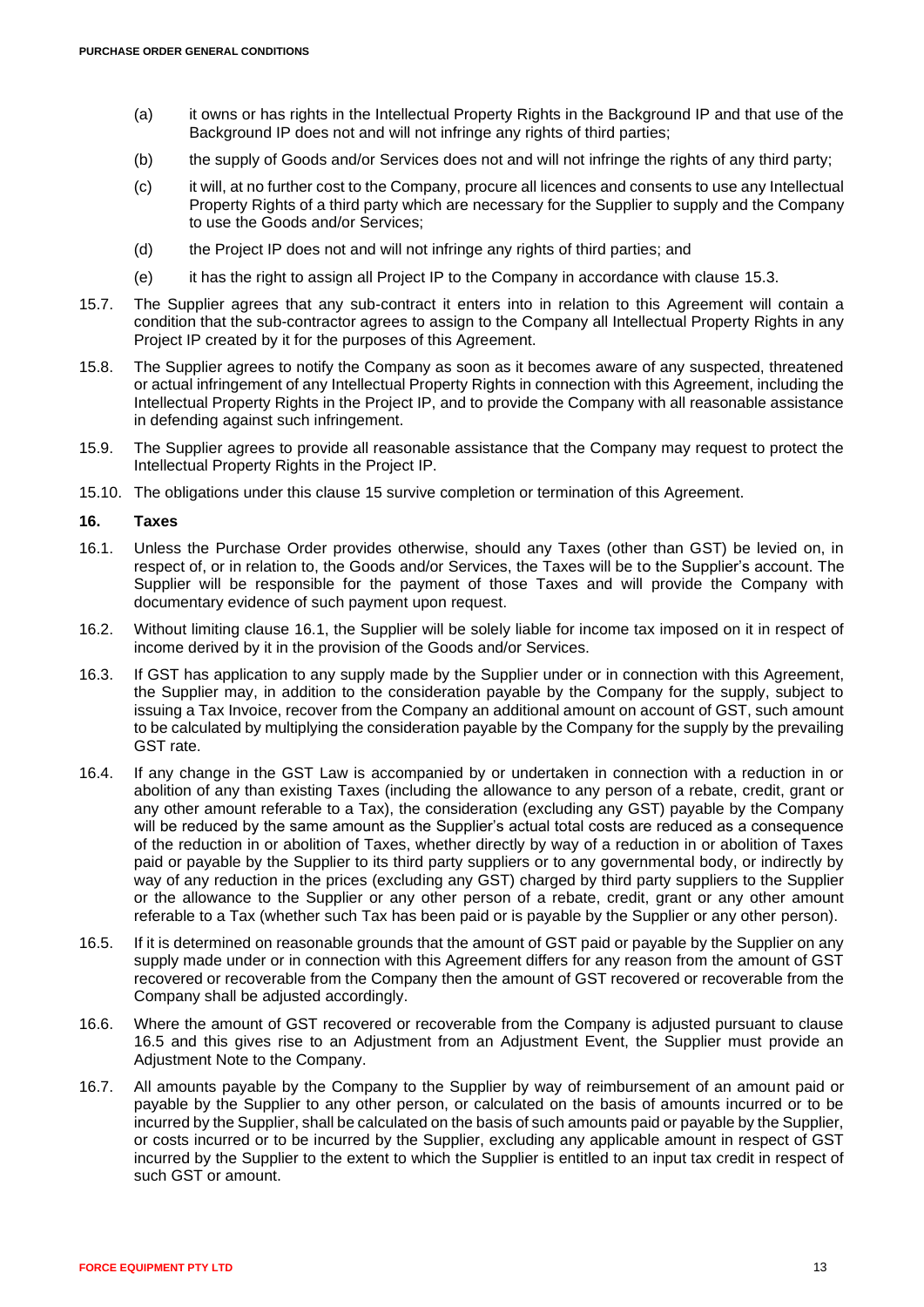## <span id="page-13-0"></span>**17. Assignment and sub-contracting**

- 17.1. The Supplier must not assign, charge, encumber or sub-contract its rights and/or obligations under this Agreement without the Company's prior written consent.
- 17.2. There must not be any Change in Control of the Supplier without the Company's prior written consent.
- 17.3. Sub-contracting does not release the Supplier from any liability or obligation under this Agreement. The Supplier remains liable to the Company for the acts and omissions of any Supplier Personnel as if they were the Supplier's acts or omissions.

If the Company agrees that the Supplier may subcontract its obligations, the Supplier implement an appropriate system of due diligence, audit, and training for its subcontractors that are designed to and does effectively ensure their compliance with the Code of Conduct and Emeco Policies

17.4. The Company is entitled to create or permit to exist a security interest over any or all of its present and after-acquired property, including its rights and interests under this Agreement, in favour of its financiers.

#### <span id="page-13-2"></span>**18. Code of Conduct and Emeco Policies**

- 18.1. The Supplier acknowledges that it has read and understood the Code of Conduct and Emeco Policies and agrees that:
	- (a) the Code of Conduct and Emeco Policies form part of this Agreement; and
	- (b) the Suppler will comply with and be bound by the terms of the Code of Conduct and Emeco Policies; and
	- (c) the Supplier will ensure that its Personnel agrees to and complies with provisions substantially identical to this clause [18](#page-13-2) and clauses [19,](#page-13-1) [20,](#page-14-0) [21,](#page-14-1) [23](#page-15-0) and [23.](#page-15-0)
- 18.2. The Company may, from time to time, update or amend the Code of Conduct and Emeco Policies. The Supplier is solely responsible for ensuring compliance with any updated or amended Code of Conduct or Emeco Policies.
- <span id="page-13-3"></span>18.3. The Supplier must implement an appropriate system of due diligence, audit and training for its Personnel to ensure compliance with the Supplier's obligations under this Agreement, including the Code of Conduct and Emeco Policies and clauses [20](#page-14-0) to [23.](#page-15-0) The Supplier must keep a record of all training offered and completed by its Personnel in accordance with this clause [18.3](#page-13-3) and make a copy available to the Company upon request.

# <span id="page-13-1"></span>**19. Compliance with this Agreement**

- 19.1. If required by the Company in writing, the Supplier must provide confirmation of its compliance with this Agreement including clauses [18](#page-13-2) to [23.](#page-15-0)
- 19.2. The Company is entitled at any time to conduct an audit of the Supplier or any suppliers or subcontractors of the Supplier in order to assess the Supplier's compliance with this Agreement, including the Code of Conduct Emeco Policies and clauses [20](#page-14-0) to [23.](#page-15-0) The Supplier must ensure that it and any relevant suppliers and subcontractors engaged by it permit the Company reasonable access to its premises, documentation and Personnel to inspect and make copies of any record, document or evidence in its or its suppliers or subcontractor's possession, power or custody for audit purposes.
- 19.3. Without affecting any other express remedies referred to elsewhere in this agreement or any rights or remedies available at law or in equity, if the Supplier is in breach of clause [20](#page-14-0) or clause [21](#page-14-1) or the Company knows or believes, acting reasonably, that such a breach is imminent then:
	- (a) the Company may terminate this agreement immediately by notice in writing to the Supplier; and
	- (b) the Company will not be liable to:
		- (i) make any payment to the Supplier in respect of the Goods and Services, or other benefits that have been procured through, or related to, the breach; or
		- (ii) reimburse, indemnify or pay any compensation to the Supplier as a consequence of such termination.
- 19.4. The Supplier will indemnify, defend and hold harmless the Company from and against any penalty, fine or charge imposed on the Company or any loss or damage suffered by the Company as a result of a breach by Supplier (or its Personnel) of the Emeco Policies, Code of Conduct or clauses [18](#page-13-2) to [23.](#page-15-0)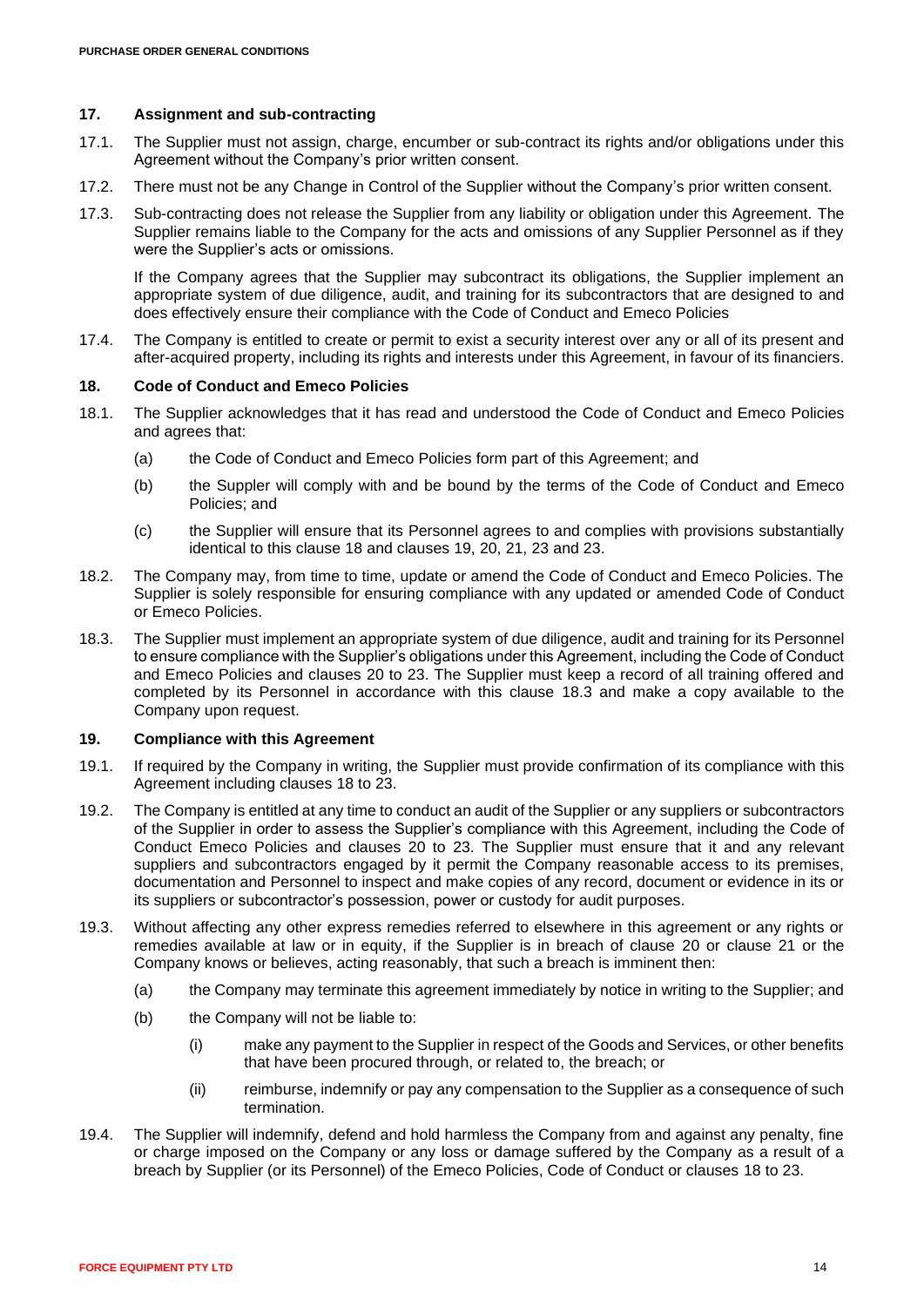### <span id="page-14-0"></span>**20. Compliance with Anti-Corruption Laws**

- 20.1. The Supplier will comply with all Anti-Corruption Laws and must not commit any act or omission which causes or could cause it or the Company to breach, or commit an offence under, any such legal requirements.
- 20.2. The Supplier warrants and represents, at all times while the Supplier has any outstanding obligations under this Agreement, that neither it nor its directors have been convicted of any offence, and have not been the subject of any investigation or enforcement proceedings by any government body regarding any offence or alleged offence, under any Anti-Corruption Laws.
- 20.3. The Supplier must not make any offer, payment, promise of gifts or money or any other thing of value to any government official or employee, political party or political candidate for the purpose of influencing any act or decision by them, inducing them to act in violation of their lawful duty or securing any improper advantage.

# <span id="page-14-1"></span>**21. Sanctions**

- 21.1. The Supplier represents and warrants at the date of this Agreement and at all times while the Supplier has any outstanding obligations under this Agreement, that neither the Supplier, nor its Personnel, is or has been a Restricted Person.
- 21.2. Unless in receipt of an authorisation from the relevant Governmental Authority, the Supplier represents and warrants that it has not and, undertakes that it will not at any time while the Supplier has any outstanding obligations under this Agreement:
	- (a) lend, contribute or make funds available to any person that is a Restricted Person;
	- (b) enter into any agreement, transaction or dealing that will result in a violation of Sanctions;
	- (c) engage with, or transact with, any person or entity that is in violation of Sanctions or a Restricted Person.

#### **22. Compliance with Modern Slavery Laws**

- 22.1. In performing its obligations under this Agreement, the Supplier must (and shall use reasonable endeavours to ensure that its suppliers also):
	- (a) comply with all Modern Slavery Laws from time to time in force;
	- (b) comply with the Modern Slavery Policies;
	- (c) not engage in any activity, practice or conduct that would constitute an offence under Division 270 or Division 271 of the Schedule to the *Criminal Code Act 1995* (Cth) if such activity, practice or conduct were carried out in Australia.
- 22.2. The Supplier must:
	- (a) implement due diligence procedures for its Personnel and other participants in its supply chains, to ensure its compliance with the Code of Conduct and Modern Slavery Policy, particularly that the Supplier effectively identifies, assesses and mitigates occurrences of Modern Slavery in its supply chains by:
		- (i) regularly conducting investigations into its operations and supply chains to ascertain whether there are, or is any risk of, any Modern Slavery practices in those operations or supply chains; and
		- (ii) using its best endeavours to include in its contracts with its Personnel provisions regarding Modern Slavery that are at least as onerous as those set out in this clause [21](#page-14-1) or otherwise require such persons to comply with the Modern Slavery Policy and with all applicable Modern Slavery Laws; and
	- (b) maintain a complete set of records to trace the supply chain of all Goods and/or Services provided to the Company in connection with this Agreement
	- (c) notify the Company as soon as it becomes aware of:
		- (i) any breach, or potential breach, of the Modern Slavery Policy; or
		- (ii) any actual or suspected Modern Slavery in its operations or supply chains.
- <span id="page-14-2"></span>22.3. The Supplier must, as soon as practicable after receiving any written request from the Company, provide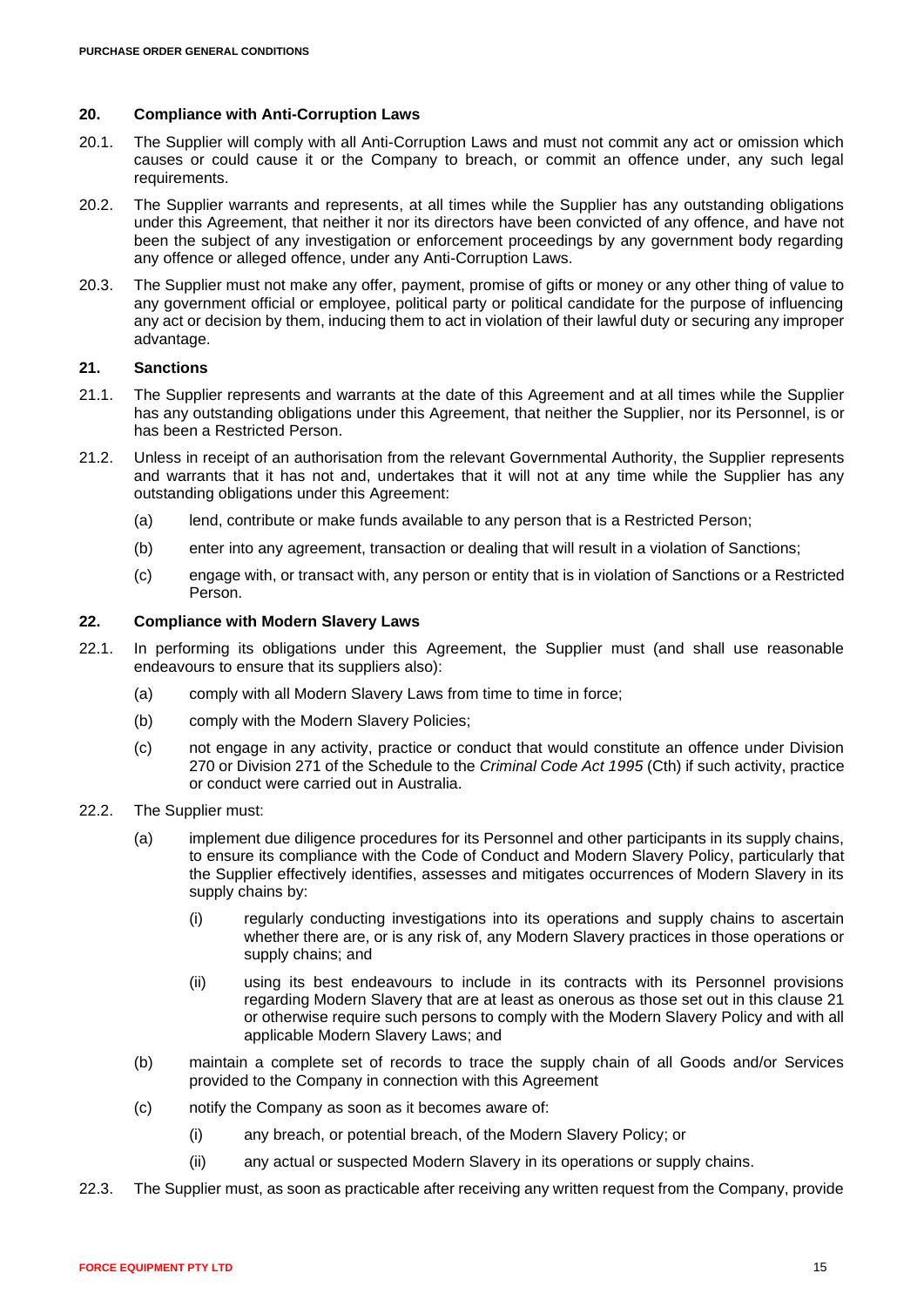the Company with all information (whether oral, graphic, electronic, written or in any other form, including documents, records, processes, procedures, financial information and the names and details of the Supplier's suppliers), to the extent what is requested is reasonably necessary for the Company to report under or comply with any applicable Modern Slavery Law (**Information**).

- 22.4. The Supplier must permit the Company and its third party representatives, on reasonable notice during normal business hours, but without notice in case of any reasonably suspected breach of this clause [21,](#page-14-1) to have access to and take copies of the Supplier's records and any other information and to meet with the Supplier's Personnel to audit the Supplier's compliance with its obligations under this clause [21.](#page-14-1)
- 22.5. The Supplier represents and warrants that:
	- (a) it does and will conduct its business in a manner that is compliant with the Modern Slavery Laws and consistent with the Code of Conduct and Modern Slavery Policy;
	- (b) all information provided by the Supplier to the Company in relation to Modern Slavery practices and risks in the Supplier's operations and supply chain (including Information under clause [22.3\)](#page-14-2) is up-to-date and true and correct with no material omissions or false misstatements; and
	- (c) neither the Supplier nor, to the Supplier's knowledge having made reasonable enquiries, any supplier in the Supplier's supply chain:
		- (i) has been convicted of any offence involving Modern Slavery; or
		- (ii) is or has been the subject of any investigation, inquiry, sanction or enforcement proceedings by any governmental body regarding any offence or alleged offence of or in connection with Modern Slavery practices in its operations.

# <span id="page-15-0"></span>**23. Confidential Information and compliance with Privacy Act**

- 23.1. Subject to clause [23.2,](#page-15-2) the Supplier undertakes that, for the duration of this Agreement and a period of 2 years after its completion or termination, the Supplier and its Personnel will not, except in the proper course of (and only to the extent required to) perform its duties under this Agreement or consented to by the Company in writing, disclose to any person any Confidential Information (including the terms of this Agreement) which it has obtained including as a result of this Agreement or any negotiations preceding this Agreement.
- <span id="page-15-2"></span>23.2. Nothing in this Agreement prohibits disclosure of information which:
	- (a) is generally available to the public other than because of disclosure of such information without authority;
	- (b) the Supplier has received from a third person who is legally entitled to possess the information and to provide it to the Supplier non-confidentially; or
	- (c) is required to be disclosed by law, under the rules of any securities exchange or by any governmental body, provided that the Supplier must only disclose the minimum amount of information necessary to comply with the requirement and the Supplier must give the Company prompt notice of such requirement and allow the Company a reasonable opportunity to review the form of disclosure intended to be made prior to its disclosure and, if the Company desires, to legally challenge such disclosure and/or make submissions to any person or body as to whether further access should be granted.
- 23.3. The terms of this Agreement may be disclosed by the Supplier to any legal or financial adviser to the Supplier or to its auditor provided that the Supplier shall ensure that such parties also maintain the confidentiality of the information.
- <span id="page-15-1"></span>23.4. Unless otherwise required by law, if the Company requests that the Supplier return or destroy any Confidential Information in its or its Personnel's possession or control, the Supplier must promptly do so and either (as directed by the Company) return the Confidential Information or provide written confirmation of its destruction within the time period requested by the Company.
- 23.5. The Supplier agrees and warrants to the Company that it will comply, and that it will ensure that its Personnel complies, with the Privacy Act and will not do anything which, if done by the Company, would breach an Australian Privacy Principal as defined in the Privacy Act or the Company's Privacy Policy.
- 23.6. The Supplier agrees to:
	- (a) only use the Personal Information for the purposes of completing its obligations under this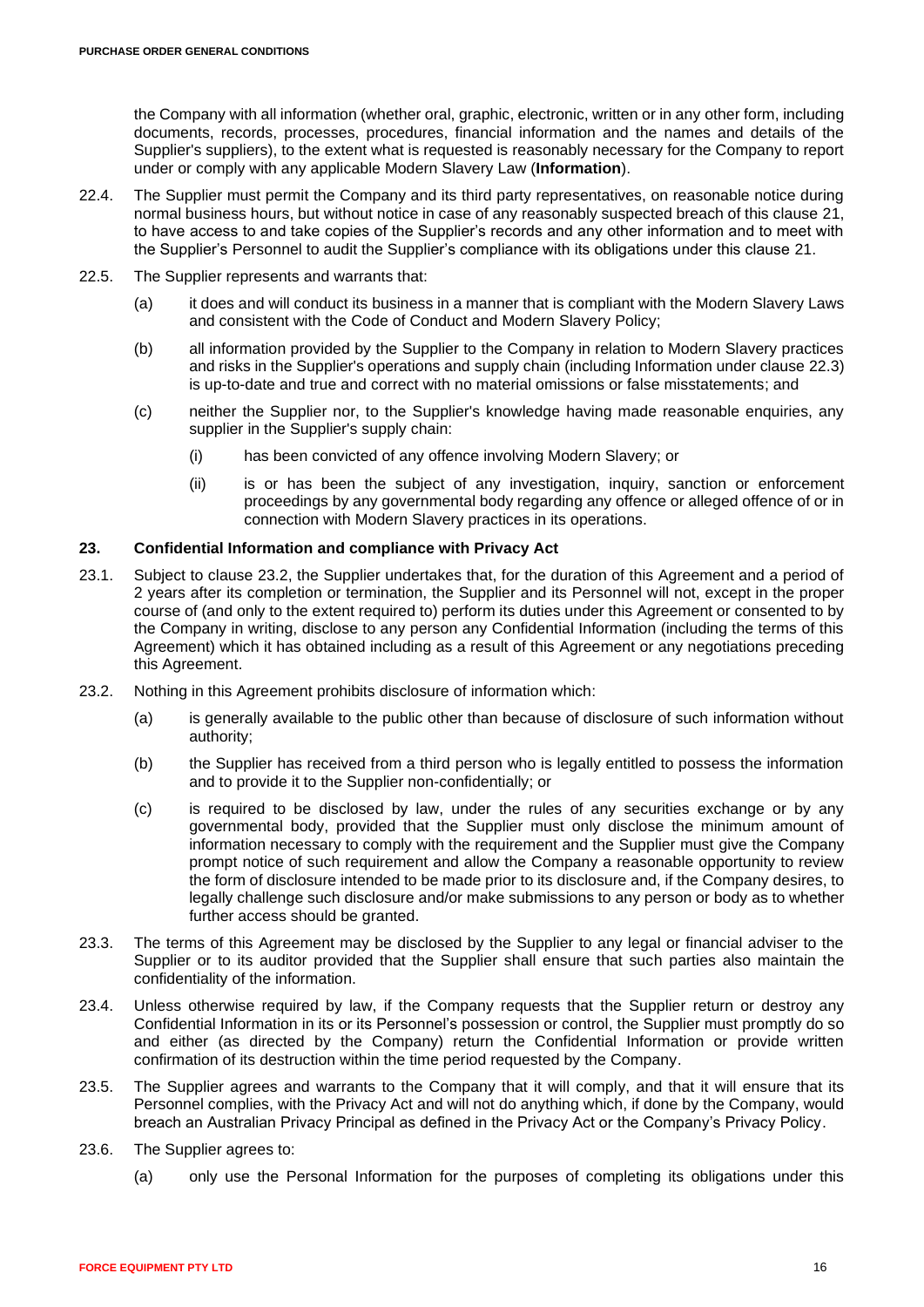Agreement and to not disclose any Personal Information without the Company's prior written consent or as otherwise required by law;

- (b) unless otherwise permitted pursuant to this Agreement, keep all Personal Information and Confidential Information under its control and comply with all applicable laws and any reasonable lawful directions given by the Company in relation to the use, storage, security and handling of any Personal Information or Confidential Information;
- (c) put in place and maintain appropriate technical and organisational measures to secure any Personal Information and any Confidential Information and protect it from loss and any disclosure, access or use which is inconsistent with this Agreement; and
- (d) if it becomes aware that there are reasonable grounds to suspect that there may have been any unauthorised disclosure or access to any Personal Information or Confidential Information or any data breach of its systems:
	- (i) immediately notify the Company and take such steps as required by the Company or by law including in relation to investigating, assessing and mitigating such disclosure, access or breach; and
	- (ii) take all reasonable action to mitigate the risk of any breach, disclosure or access of any Personal Information and Confidential Information causing harm to the individual or entity to which it relates.
- 23.7. The Supplier will immediately notify the Company if it becomes aware that it may be required to disclose Personal Information by law or make any notification under the Privacy Act.
- 23.8. The obligations under this clause [23](#page-15-0) survive completion or termination of this Agreement.

# **24. Notices**

- 24.1. Any notice, approval, consent or other communication in relation to this Agreement must be:
	- (a) in writing;
	- (b) marked for the attention of:
		- (i) in the case of a notice to the Company, the Company's Representative and copied to the Company's company secretary by email to [corporate@emecogroup.com;](mailto:corporate@emecogroup.com)
		- (ii) in the case of a notice to the Supplier, the Supplier's Representative; and
		- (iii) left at, or sent by prepaid ordinary post or email to, the last notified address of the Party.
- 24.2. If posted within Australia, a notice is deemed received on the fifth business day after posting.
- 24.3. If posted to or from a place outside Australia, a notice is deemed received on the tenth business day after posting.
- 24.4. An email is deemed received immediately unless the sender receives an email indicating the email has not been delivered to the intended recipient.

# <span id="page-16-0"></span>**25. Disputes**

- <span id="page-16-1"></span>25.1. If there is any Dispute, either Party may give the other a Dispute Notice.
- 25.2. If the Dispute is not resolved within 14 days of a Party giving a Dispute Notice in relation to the Dispute, each Party must nominate one representative from its senior management to resolve the Dispute and such representatives must make themselves available for and attempt to resolve the Dispute by good faith negotiations.
- 25.3. If the Dispute is not resolved within 28 days of a Party giving a Dispute Notice in relation to the Dispute, then either Party may, subject to clause [26.12,](#page-17-0) commence legal proceedings to resolve the Dispute.
- 25.4. During the existence of any Dispute, the Parties must continue to perform all of their obligations under this Agreement unless otherwise agreed by the Parties.
- 25.5. No party may commence nor continue legal proceedings other than as permitted pursuant to this clause, save that nothing in this clause [25](#page-16-0) prevents a Party from seeking urgent interlocutory relief which may be required in respect of this Agreement.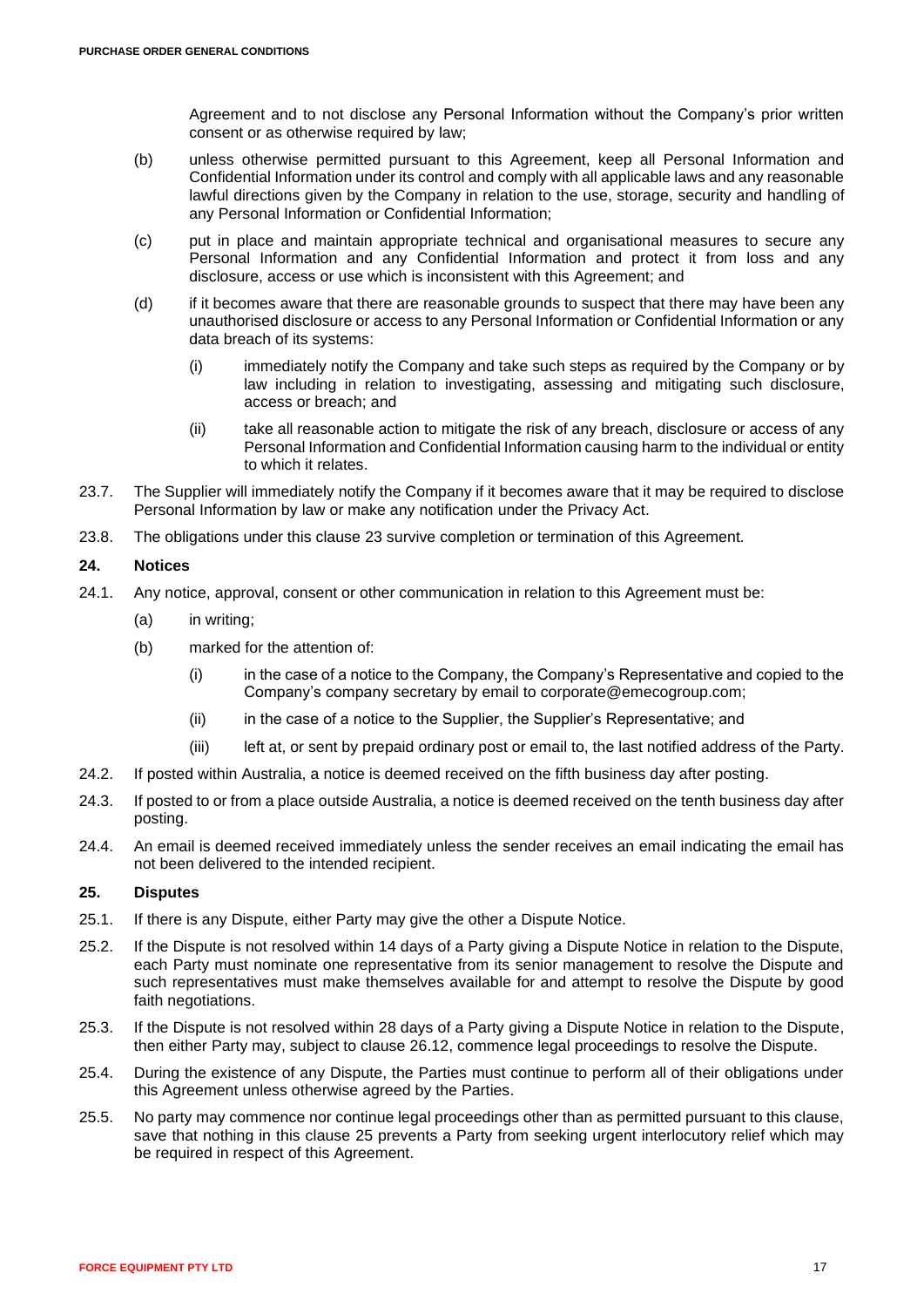### **26. Other matters**

- 26.1. No waiver of any of the Company's rights under this Agreement has any effect unless given in writing and signed by the Company.
- 26.2. No variation of this Agreement has any effect unless recorded in writing and signed by both Parties.
- 26.3. The Company may exercise a right, remedy or power in any way it considers appropriate.
- 26.4. Each Party must at its own expense do all things (including completing and signing all documents) reasonably requested by the other Party that are necessary to bind the Party to this Agreement, show that it is complying with this Agreement and give full effect to this Agreement and the transactions contemplated by this Agreement and must use reasonable endeavours to procure that any third parties do the same.
- 26.5. If the Company does not exercise a right, remedy or power at any time, this does not mean that the Company cannot exercise it later.
- 26.6. Time is of the essence in relation to the Supplier's performance of this Agreement.
- 26.7. On completion or termination of this Agreement, the rights and obligations of the Parties set out in this Agreement will not merge and any provision that has not been fulfilled remains in force.
- 26.8. The Parties acknowledge that the Supplier is the Company's contractor and not the Company's employee or agent. Nothing in this Agreement shall be construed as conferring an employment relationship between the Company and any of the Supplier's Personnel and the Supplier shall be solely responsible for all amounts due to its Personnel in respect of the Supplier's obligations under this Agreement.
- 26.9. The Supplier must, at its own expense, obtain and maintain for the period of this Agreement any necessary Licences and permits and comply with applicable laws, regulations, guidelines and industry codes in supplying Goods and Services to the Company.
- 26.10. The Company's rights, remedies and powers under this Agreement are in addition to any rights, remedies and powers provided by law.
- <span id="page-17-1"></span>26.11. If the whole or any part of a provision of this Agreement is or becomes invalid or unenforceable under the laws of any jurisdiction, it is severed in that jurisdiction to the extent that it is invalid or unenforceable. However, if the severance of the provision would materially affect or alter the nature of the Parties' obligations under this Agreement, this clause [26.11](#page-17-1) will not apply.
- <span id="page-17-0"></span>26.12. This Agreement is governed by the laws of Western Australia and where applicable the laws of the Commonwealth of Australia. The Parties agree to submit to the non-exclusive jurisdiction of the courts of Western Australia and, if applicable, the Commonwealth of Australia and the courts of appeal from them. However, the Parties agree that the United Nations Convention on Contracts for the International Sale of Goods (adopted at Vienna on 10 April 1980) does not apply in any respect to this Agreement.

# **27. Interpretation**

- 27.1. In this Agreement, unless the contrary intention appears:
	- (a) a reference to this Agreement or another instrument includes any variation or replacement of either of them;
	- (b) the singular includes the plural and vice versa;
	- (c) the word "person" includes a firm, a body corporate, a trust, joint venture, an unincorporated association or a governmental body;
	- (d) a reference to a person includes a reference to the person's executors, administrators, successors, substitutes (including persons taking by novation) and assigns;
	- (e) if a period of time is specified and dates from a given day or the day of an act or event, it is to be calculated exclusive of that day;
	- (f) a reference to an annexure, attachment or schedule is a reference to an annexure, attachment or schedule to this Agreement, and a reference to this Agreement includes an annexure, attachment or schedule to it;
	- (g) a reference to a clause is a reference to a clause in this Agreement;
	- (h) a reference to a third person or a third party is a reference to a person who is not a party to this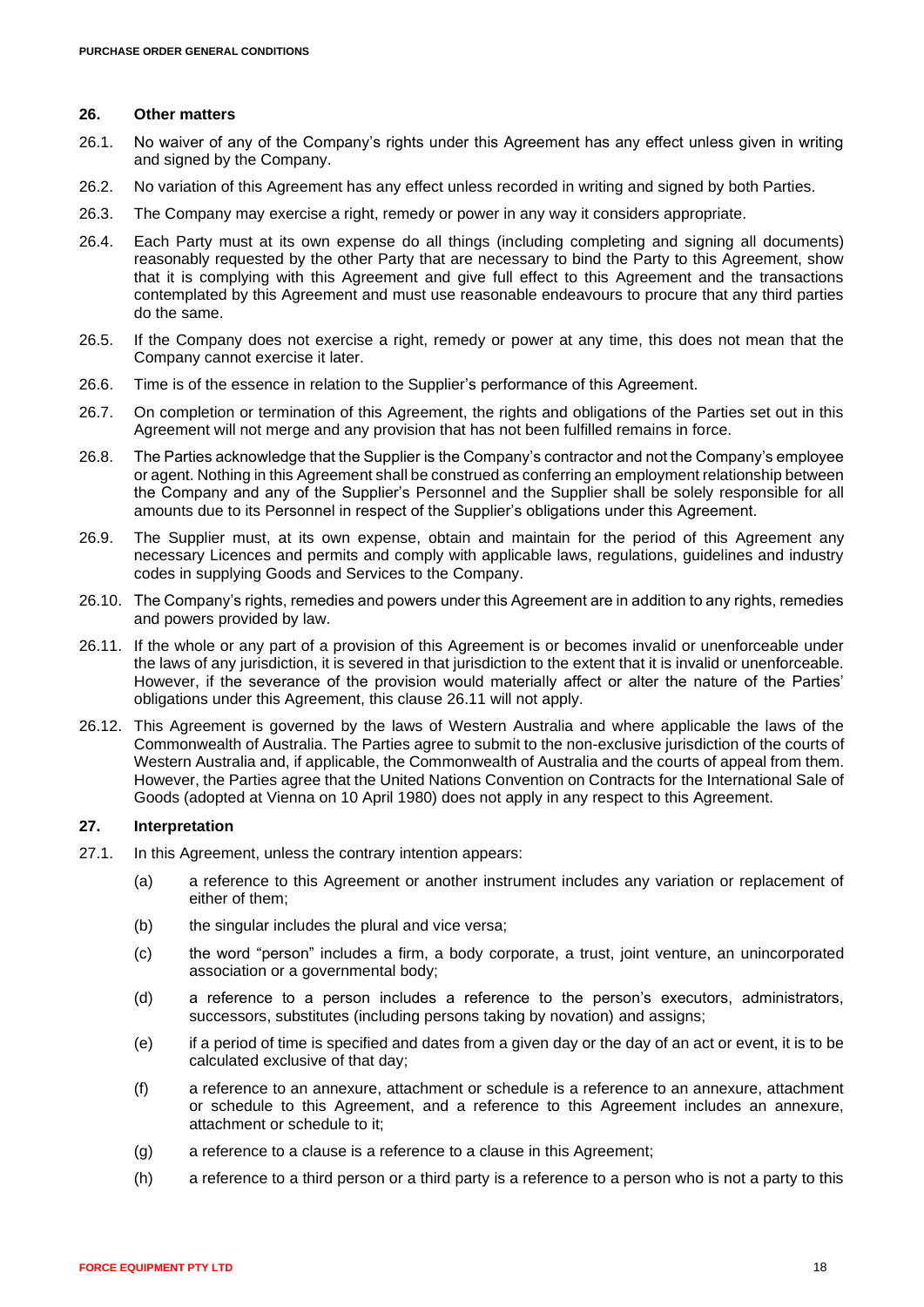Agreement;

- (i) any money payable under this Agreement is to be paid in Australian currency;
- (j) a reference to "A\$", "\$A", "dollar" or "\$" or other monetary amount is a reference to Australian currency;
- (k) a reference to any legislation or to any provision of any legislation includes any modification or re-enactment of it, any legislative provision substituted for it and all regulations and statutory instruments issued under it; and
- (l) no provision of this Agreement will be construed adversely to a Party because that Party was responsible for the preparation of that provision or this Agreement.
- 27.2. Headings are inserted for convenience and do not affect interpretation of this Agreement.

### **28. Definitions**

28.1. In this Agreement, unless the contrary intention appears:

**ACL** means the Australian Consumer Law as set out in Schedule 2 of the *Competition and Consumer Act 2010* (Cth).

**Adjustment** has the same meaning as in the GST Law.

**Adjustment Event** has the same meaning as in the GST Law.

**Adjustment Note** has the same meaning as in the GST Law.

**Agreement** has the meaning given to that term in clause [1.2.](#page-0-5)

**Anti-Corruption Policy** means the Company's anti-bribery and corruption policy and any other policy, code of conduct, guidance and procedures of the Company relating to the Anti-Corruption Laws, as amended from time to time.

**Anti-Corruption Laws** means Chapter 4 Division 70 of the *Criminal Code Act 1995* (Cth), and any other anti-corruption and anti-bribery laws which the Company or the Supplier must comply.

**Background IP** means the Supplier's Intellectual Property Rights which:

- (a) are in existence at the date of this Agreement; or
- (b) come into existence after the date of this Agreement otherwise than in connection with this Agreement.

**Change in Control** means:

- (a) the person or entity that Controls the Supplier at the date of this Agreement ceases to Control the Supplier;
- (b) any person or group of persons acting in concert gains direct or indirect Control of the Supplier.

**Code of Conduct** means Emeco's Supplier Code of Conduct as amended from time to time, a copy of which is available on Emeco's website at https://www.emecogroup.com/.

**Company** means the member of the Group specified on the Purchase Order to be the Company or, if no member is specified on the Purchase Order, Force Equipment Pty Ltd ACN 009 220 562.

**Company's Representative** means the person noted as the Company's Representative in the Purchase Order or, if no such person is nominated in the Purchase Order, the person from time to time holding the position of Procurement Manager or equivalent position within the Company.

**Completion Date** means the date specified for completion of the Services as set out in the Purchase Order.

**Confidential Information** means any information in any form, made known or available, or provided, to the Supplier and/or its Personnel which relates to the business, affairs or activities of the Company or which is developed or derived from such information including:

- (a) the existence and terms of this Agreement;
- (b) all corporate and financing information, manuals, inventions, trade secrets, ideas, concepts, operation methodology, information source, business and marketing plans, discoveries, plans and models, whether in writing or not, of the Group and all other information relating to the Group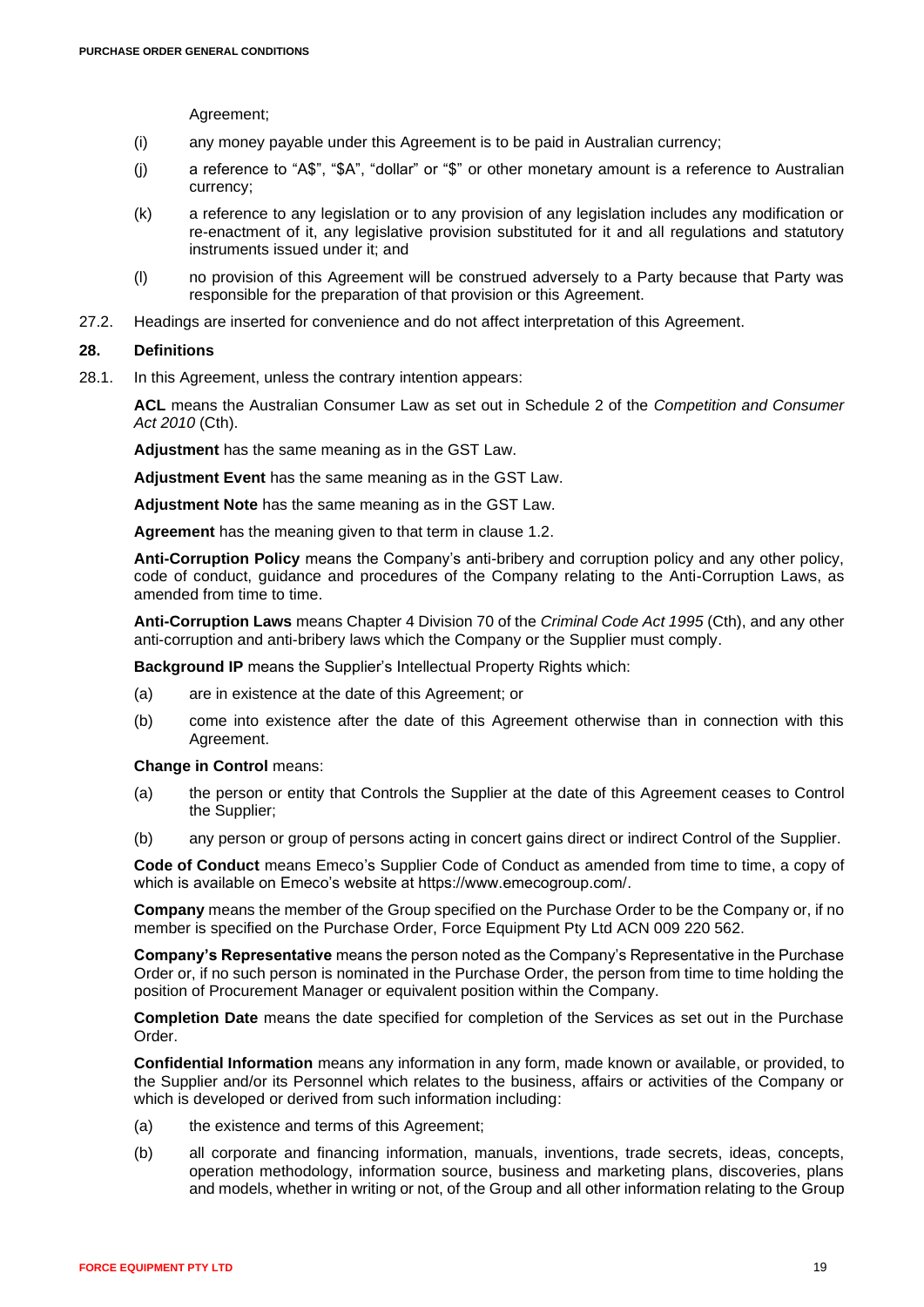and its affairs or business, operations, customers, sales, marketing or promotion (whether patentable or not); and

(c) any information which, by its nature or the circumstances surrounding its disclosure, is or could reasonably be expected to be regarded as confidential to the Group.

**Control** of the Supplier means that a person or entity:

- (a) controls (as that term is defined in section 50AA of the Corporations Act 2001 (Cth)) the Supplier;
- (b) holds beneficial ownership of equal to or more than 50% of the issued capital carrying the right to vote at a general meeting of the Supplier; or
- (c) has the power to directly or indirectly cast 50% or greater of the maximum number of votes that might be cast at any general meeting of the Supplier.

#### **Defective**:

- (a) in relation to Goods, describes goods which are not in conformity with this Agreement or are defective in design, performance, workmanship or makeup; and
- (b) in relation to Services, describes services or the results of any services which are not in conformity with this Agreement, are of inferior quality or workmanship or are otherwise unsatisfactory,

and **Defect** has a corresponding meaning.

**Delivery Date** means the date specified for delivery of the Goods as set out in the Purchase Order.

**Dispute** means a dispute, question or difference of opinion between the Parties arising out of or in connection with this Agreement.

**Dispute Notice** means a written notice given by a Party under clause [25.1](#page-16-1) specifying the dispute and requiring its resolution under clause [25.](#page-16-0)

**Emeco Policies** means Emeco's corporate governance policies, including the Anti-Corruption Policy, and Modern Slavery Policy, available on Emeco's website at https://www.emecogroup.com/investorsoverview/corporate-governance/ (as amended from time to time).

**General Conditions** means these Purchase Order Terms and Conditions.

**Good Industry Practice** means:

- (a) the exercise of the degree of skill, diligence, prudence and foresight that would reasonably be expected from a reputable supplier;
- (b) compliance with applicable standards and codes, being the standards and codes specified in the Purchase Order or, if the Purchase Order does not specify the applicable standards and codes, those standards and codes as would ordinarily be applied by a principal in the circumstances, including the ISO 9000 series of standards; and
- (c) compliance with any applicable laws and regulations.

**Goods** means the goods specified in the Purchase Order, including any part of the goods specified, and any goods incorporated into the Services supplied under this Agreement.

**GST** has the same meaning as in the GST Law.

**GST Law** means the *A New Tax System (Goods and Services Tax) Act 1999* (Cth) and subsidiary legislation made under that Act, and any related legislation.

Governmental Authority means a governmental department, authority, instrumentality or agency having jurisdiction over the Agreement and includes any governmental department, authority, agency that replaces that Governmental Authority in its jurisdiction over that matter.

**Group** means Emeco Holdings Limited ACN 112 188 815 and each of its subsidiaries from time to time.

**Group Company** means each body corporate forming part of the Group.

**Group User** means any Group Company that uses or receives any of the Goods and/or Services supplied pursuant to this Agreement or any item comprised of or incorporating Goods and/or Services supplied pursuant to this Agreement.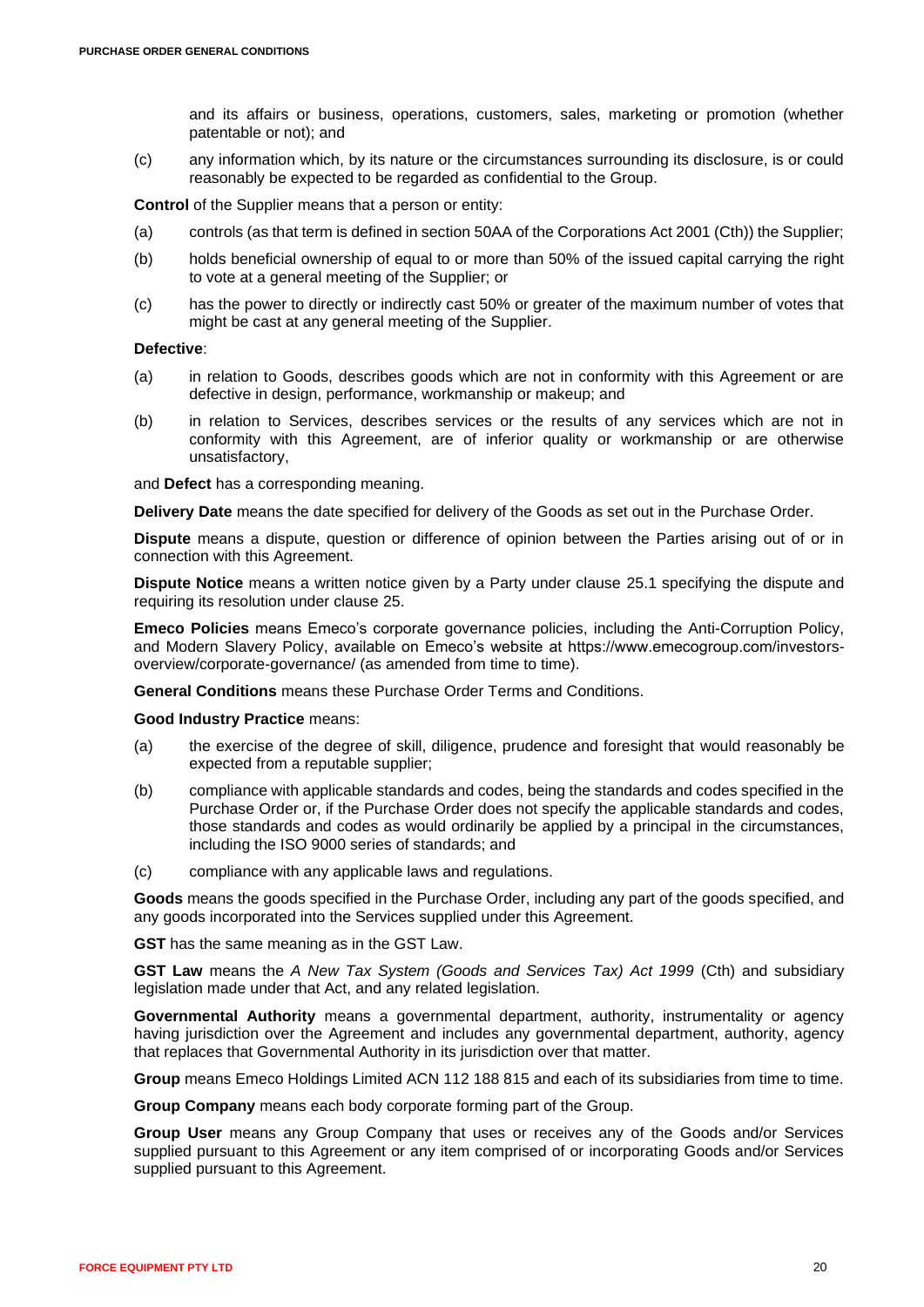**Intellectual Property Rights** means intellectual property rights including the protected rights attaching to inventions, patents, registered designs, trademarks, copyright, circuit layouts and confidential information.

**Licences** means all licences, qualifications, registrations and other statutory requirements necessary for the performance of Services and the supply of Goods under this Agreement.

**Modern Slavery** includes modern slavery, human trafficking, forced labour, child labour, bonded labour and similar unethical conduct in operations and supply chains or otherwise defined in any Modern Slavery Law.

**Modern Slavery Laws** means the *Modern Slavery Act 2018* (Cth) and any other relevant legislation or regulations in Australia or any other jurisdiction that, if reasonably interpreted, include an objective to address concerns of Modern Slavery with which the Company or the Supplier is required to comply.

**Modern Slavery Policy** means the Company's Human Rights Policy and any other policy, code of conduct, guidance and procedures of the Company relating to Modern Slavery and worker exploitation (in particular in relation to ensuring transparency in supply chains) as amended from time to time.

**Party** means the Supplier or the Company, and **Parties** means both of them.

**Personal Information** means any personal information (as that term is defined in the Privacy Act) of any Company Personnel or which has been disclosed by the Company to the Supplier.

**Personnel** means:

- (a) in relation to the Company the officers, employees, agents, consultants, contractors, subcontractors and representatives of the Group (excluding the Supplier and its Personnel); and
- (b) in relation to the Supplier, the officers (in case of a company) or proprietors (in case of any other legal entity), employees, agents, consultants, contractors, sub-contractors, suppliers and representatives of that Party and its related bodies corporate and any of their sub-contractors, employees, agents, consultants, suppliers or representatives,.

**Price** means the price specified in the Purchase Order or the rates for supply of Goods and performance of the Services (as the case may be).

**Privacy Act** means the *Privacy Act 1988* (Cth), including the Australian Privacy Principles.

**Project IP** means all Intellectual Property Rights (present or future) created, discovered or coming into existence as a result of, for the purpose of or in connection with this Agreement, whether before or after the date of this Agreement, including all Intellectual Property Rights developed by the Supplier in supplying Goods and/or Services and any Intellectual Property Rights in the Technical Materials provided by either Party to the other.

**Purchase Order** means the purchase order issued by the Company to the Supplier which incorporates (either by reference or attachment) these General Conditions and any scope of supply to be undertaken by the Supplier including any Technical Materials.

**Restricted Person** means any person or entity that is the target of a Sanction including any person or entity:

- (a) identified on any applicable sanctions or restricted party list issued by a Governmental Authority;
- (b) organised under the laws of, or a citizen or resident of, any Sanctioned Country; or
- (c) owned or controlled directly or indirectly by a Restricted Person.

**Sanctions** means sanctions, restrictions or designations imposed under any laws or regulations of Australia, the United States of America, the European Union (including any current or future member state), the United Kingdom, or any other country with jurisdiction over this Agreement or a Party under this Agreement, its affiliates and any subcontractor.

**Sanctioned Country** means a country or territory that is subject to a Sanction, including Cuba, Iran, North Korea and Syria.

**Services** means the services specified in this Agreement, including any part of the specified services and the results of the specified services, and any services incorporated into the supply of Goods under this Agreement.

**Site** means any premises owned or occupied by the Group or where activities are undertaken by or on